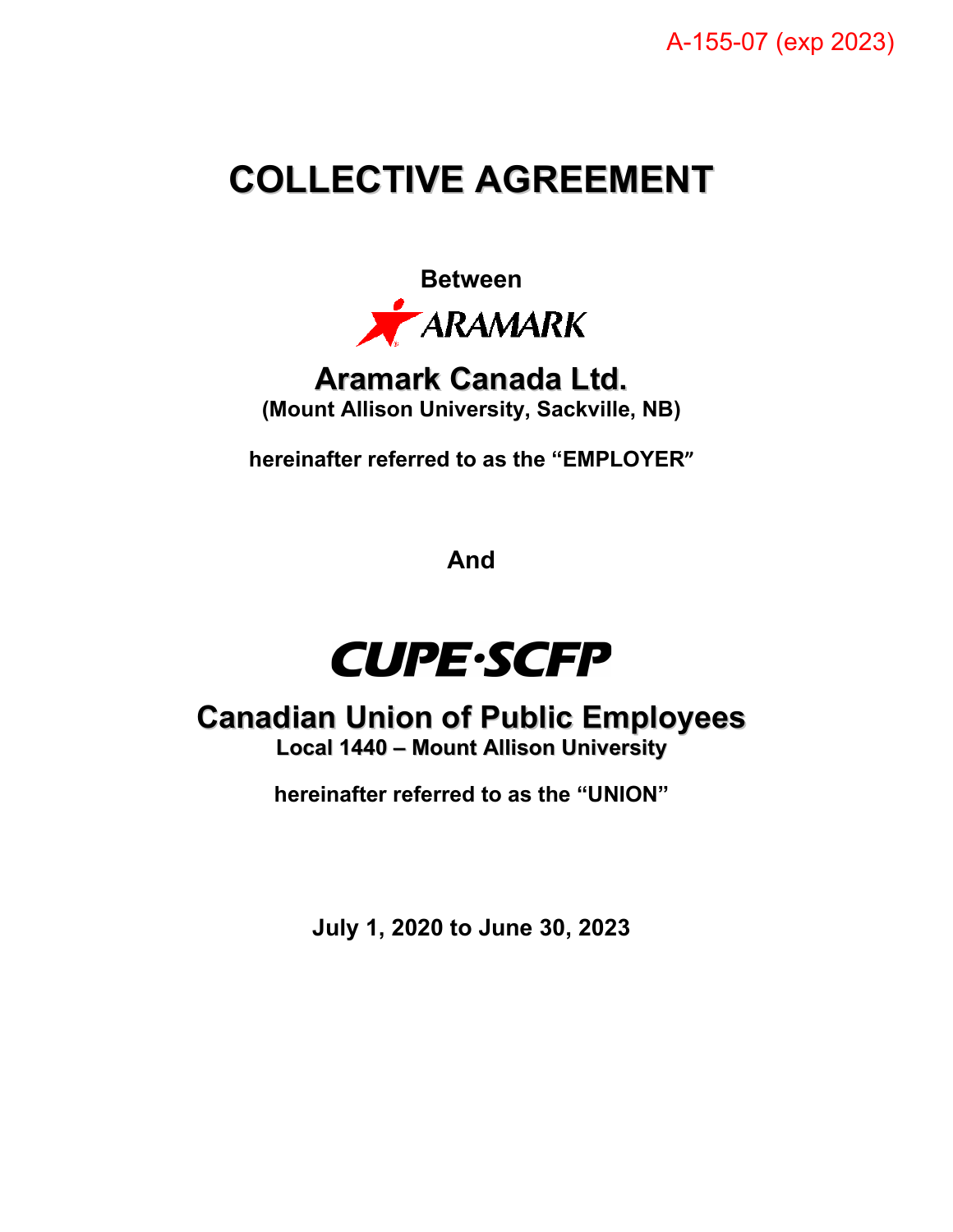# TABLE OF CONTENTS

| <b>PREAMBLE</b>                                    | 1               |
|----------------------------------------------------|-----------------|
| <b>ARTICLE 1 – MANAGEMENT RIGHTS</b>               | $\overline{2}$  |
| ARTICLE 2 - RECOGNITION AND NEGOTIATION            | $\overline{2}$  |
| ARTICLE 3 - NO DISCRIMINATION                      | $\mathbf{3}$    |
| ARTICLE 4 - UNION MEMBERSHIP REQUIREMENT           | $\overline{3}$  |
| ARTICLE 5 - CHECK-OFF OF UNION DUES                | $\overline{4}$  |
| <b>ARTICLE 7 - CORRESPONDENCE</b>                  | 4               |
| ARTICLE 8 - LABOUR MANAGEMENT COMMITTEE            | 5               |
| ARTICLE 9 - REPRESENTATIVE OF CANADIAN UNION       | 6               |
| ARTICLE 10 - GRIEVANCE PROCEDURE                   | 6               |
| <b>ARTICLE 11 - ARBITRATION</b>                    | 8               |
| ARTICLE 12 - DISCIPLINE, SUSPENSION, AND DISCHARGE | 9               |
| <b>ARTICLE 13 - SENIORITY</b>                      | 9               |
| ARTICLE 14 - PROMOTIONS AND STAFF CHANGES          | 11              |
| ARTICLE 15 - LAY-OFF AND RECALL                    | 13              |
| ARTICLE 16 - HOURS OF WORK                         | 14              |
| <b>ARTICLE 17 - OVERTIME</b>                       | 15              |
| <b>ARTICLE 18 - HOLIDAYS</b>                       | 15              |
| <b>ARTICLE 19 - VACATIONS</b>                      | 16              |
| ARTICLE 20 - EMPLOYEE BENEFITS                     | 16              |
| ARTICLE 21 - LEAVE OF ABSENCE                      | 19              |
| ARTICLE 22 - JOB CLASSIFICATIONS                   | 23              |
| ARTICLE 23 - SAFETY AND HEALTH                     | 23              |
| <b>ARTICLE 24 - CLOTHING ALLOWANCE</b>             | 24              |
| <b>ARTICLE 25 - WAGES</b>                          | 24              |
| ARTICLE 26 - DURATION AND TERMINATION              | 25              |
| <b>SCHEDULE "A" - WAGES</b>                        | 25              |
| LETTER OF UNDERSTANDING NO. 1                      | 28              |
| LETTER OF UNDERSTANDING NO. 2                      | 30              |
| LETTER OF UNDERSTANDING NO. 3                      | 31              |
| LETTER OF UNDERSTANDING NO. 4                      | 32 <sup>2</sup> |
| LETTER OF UNDERSTANDING NO. 5                      | 33              |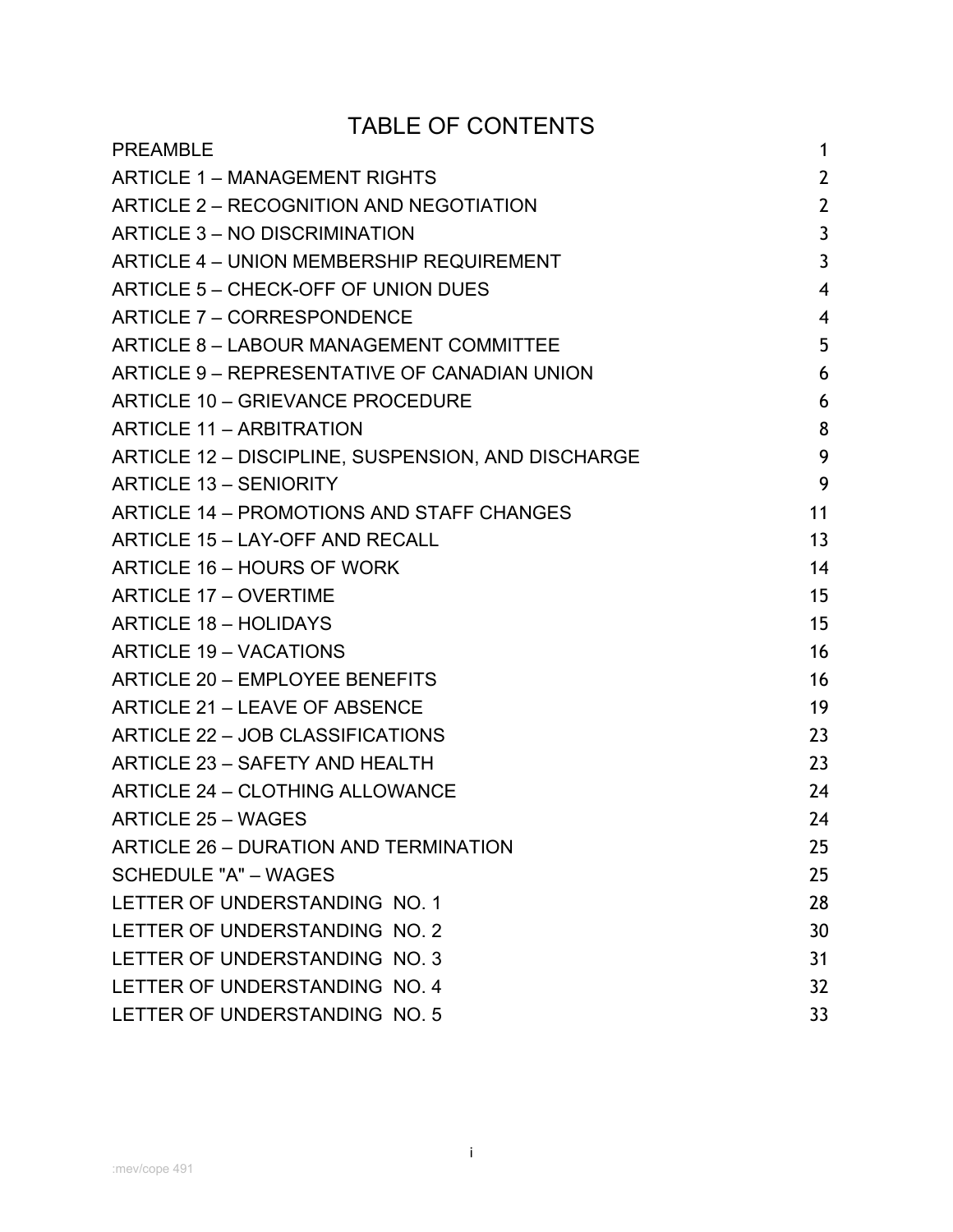THIS AGREEMENT made and entered into this **13th** day of **August, 2021**

- **BETWEEN:** ARAMARK CANADA LTD. at Mount Allison University, Sackville, N.B., hereinafter called "the Employer", Party of the First Part;
- **AND:** THE CANADIAN UNION OF PUBLIC EMPLOYEES, LOCAL 1440, hereinafter called "the Union", Party of the Second Part.

# **PREAMBLE**

<span id="page-2-0"></span>It is the purpose of both parties to this agreement:

- 1. to maintain and improve harmonious relations and settled conditions of employment between the employer and the union;
- 2. to recognize the mutual value of joint discussions and negotiations in all matters pertaining to working conditions, employment, service;
- 3. to encourage efficiency in operations; and
- 4. to promote the morale, well-being, and security of all employees in the bargaining unit of the union.
- 5. to consider service to the client as the paramount concern to both parties.
- 6. to encourage effective communications between the Union and the Company.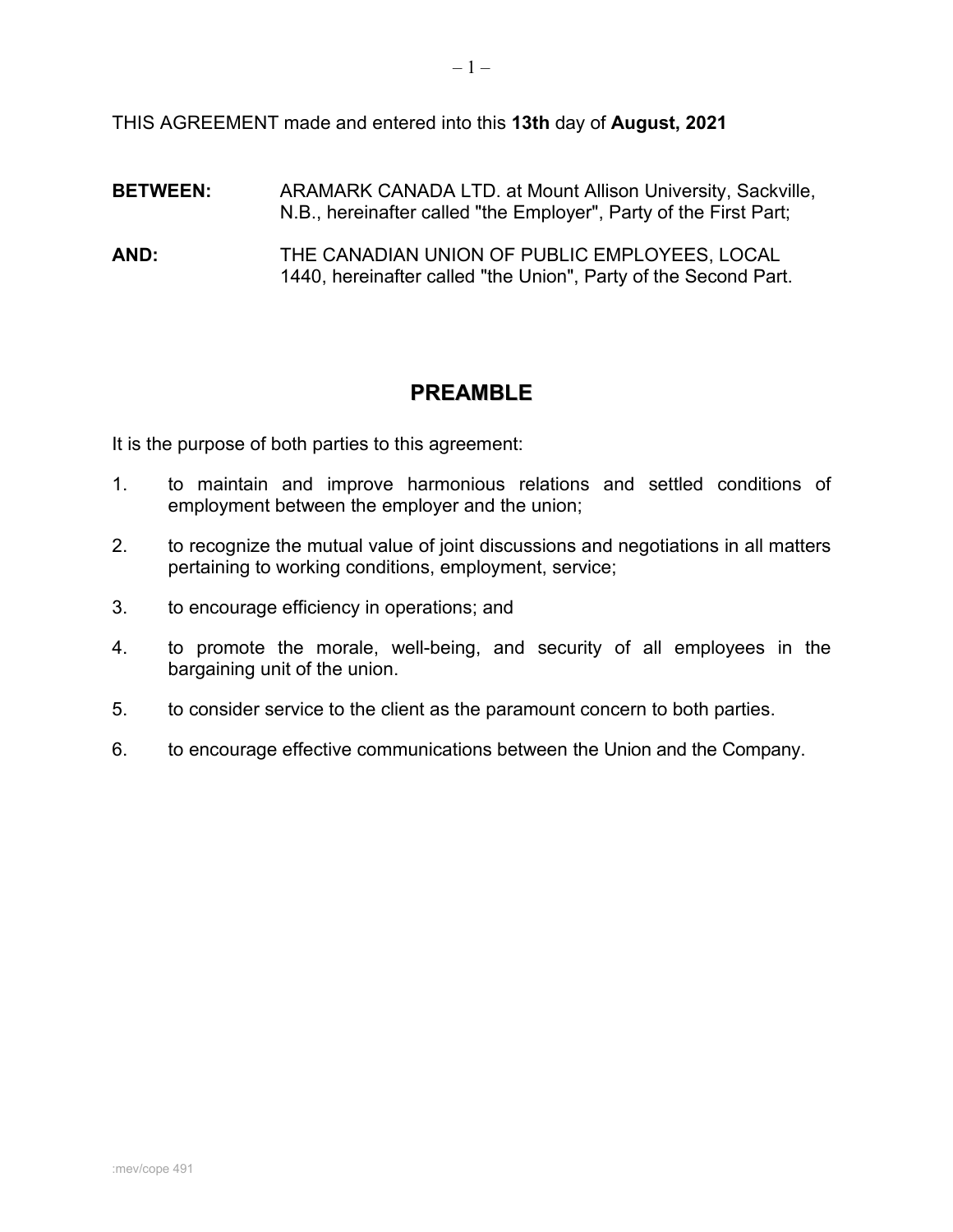# <span id="page-3-0"></span>**ARTICLE 1 – MANAGEMENT RIGHTS**

- 1.01 The Union recognizes and agrees that the Employer has the right and authority to manage its operation and business and to direct the working forces of the Employer, subject to the terms of this agreement.
- 1.02 All the functions, rights, powers, and authority which are not specifically abridged, delegated or modified by this Agreement are recognized by the Union and employees as being retained by Management.

### <span id="page-3-1"></span>**ARTICLE 2 – RECOGNITION AND NEGOTIATION**

2.01 The employer recognizes the Canadian Union of Public Employees and its Local 1440 as the sole and exclusive collective bargaining agent for all food services and catering personnel of ARAMARK CANADA LTD at Mount Allison University, Sackville, NB, save and except the Director of FS, Assistant director of FS, Managers, Executive Chef, Office Staff, Student Managers, Supervisors, Confidential Secretaries, Students and those excluded by the *Industrial Relations Act*.

### 2.02 No Other Agreements

No employees shall be required or permitted to make a written or verbal agreement with the employer or his/her representatives which may conflict with the terms of this collective agreement.

### 2.03 Work of the Bargaining Unit

With the exception of the Executive Chef, it is agreed that Management personnel will not normally perform work ordinarily performed by bargaining unit employees except for the purposes of instruction, experimentation, or emergency situations when bargaining unit personnel are not available to perform this work. The Executive Chef will not replace bargaining unit employees during periods of layoff or reduction of scheduled hours during the academic year.

For clarification purposes, academic year means September to April.

2.04 A regular employee is defined as an employee who is assigned to a regular schedule of hours of work greater than 20 hours. Relief shifts, or temporary assignments are not calculated as part of this definition.

A part-time employee is defined as an employee with a regular schedule or not, working twenty (20) hours or less. This definition does not apply to students. Unless specified in the Collective Agreement, part-time employees will not be entitled to following provisions: Articles 17.01 & 17.02 – Overtime and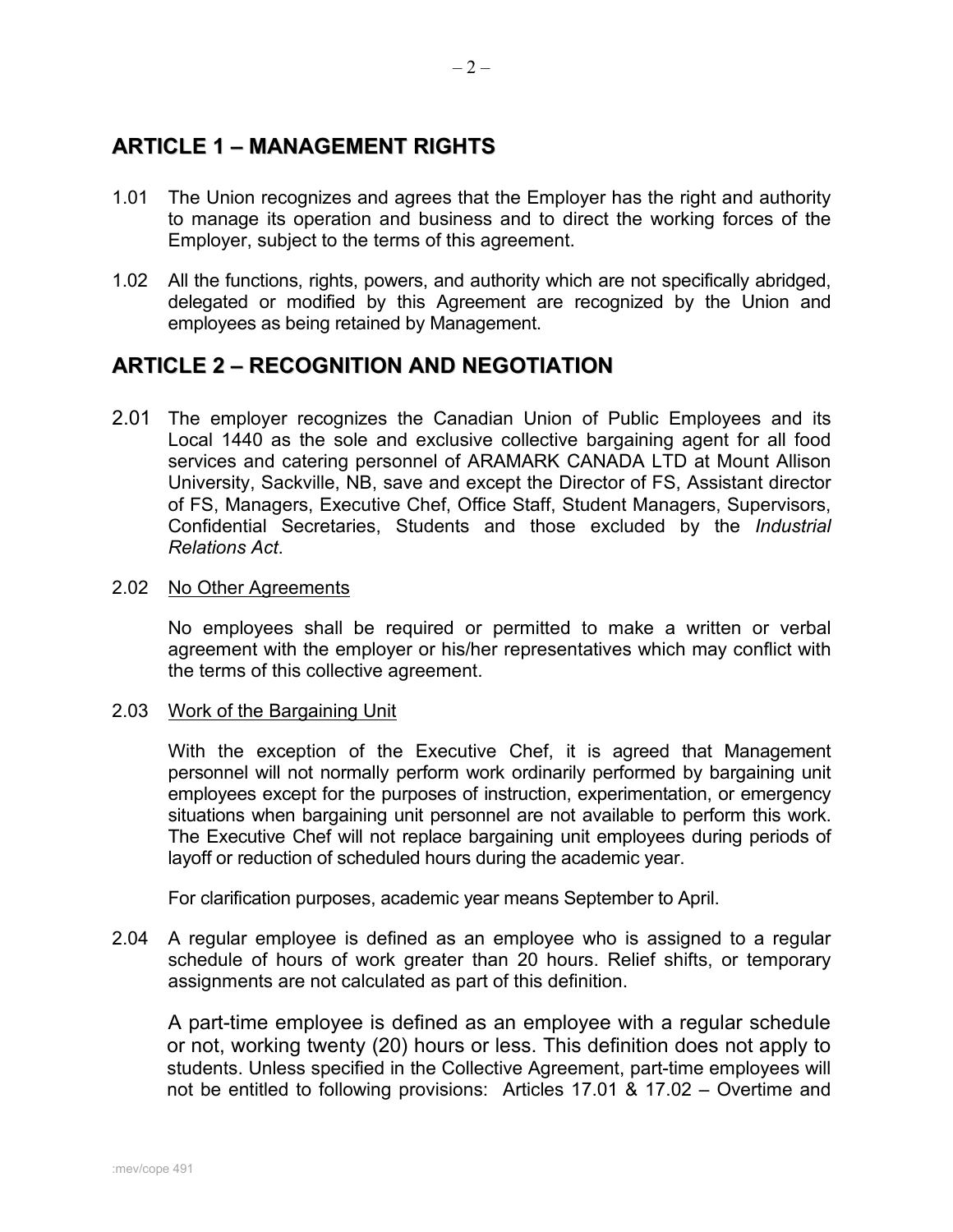Article 20 – Benefits. Relief shifts or temporary assignments are not calculated as part of this definition.

- 2.05 In the event that legislation is enacted that alters the current dues deduction or remittance language as set out in this collective agreement or existing legislation, the Employer will provide:
	- a) An electronic spreadsheet indicating the pay period covered by the deduction and the following information for all employees in the bargaining unit: name, employment status (such as full-time, part-time) classification/job title, worksite, regular earnings, work schedule and total hours worked. The spreadsheet will be sent to the Union's Local Secretary-Treasurer and National Servicing Representative, within 10 days of each pay period.
	- b) Paid union leave and access to the workplace during working hours for the Union to meet with each employee in the bargaining unit in order to collective dues and authorizations.

# <span id="page-4-0"></span>**ARTICLE 3 – NO DISCRIMINATION**

- 3.01 There shall be no discrimination, harassment, interference, restriction or coercion exercised or practised with respect to any employee in the matter of wage rates, training, upgrading, promotion, transfer, layoff, recall, discipline, discharge, or otherwise by reason of race, creed, colour, national origin, political or religious affiliation, sex or marital status, nor by reason of his membership or lawful activity in the Union.
- 3.02 Respectful Work Environment

The Employer and Union agree that each employee and supervisory representative of the Employer shall be treated with dignity and respect. Verbal abuse, **physical violence,** threats or harassment, including sexual harassment, by **clients,** Employees, Managers or Supervisors towards each other will not be tolerated. Discipline shall be handled in a professional manner. **In the case where a client is involved, the Employer will address the issue with the proper authorities.**

3.03 No Strikes or Lockouts The parties agree that there shall be no strikes or lockouts during the term of this agreement in accordance with the New Brunswick *Industrial Relations Act*.

### <span id="page-4-1"></span>**ARTICLE 4 – UNION MEMBERSHIP REQUIREMENT**

4.01 All Employees in the Bargaining Unit to be Members - All employees of the employer shall, as a condition of employment, remain members in good standing of the union according to the constitution and by-laws of the union. As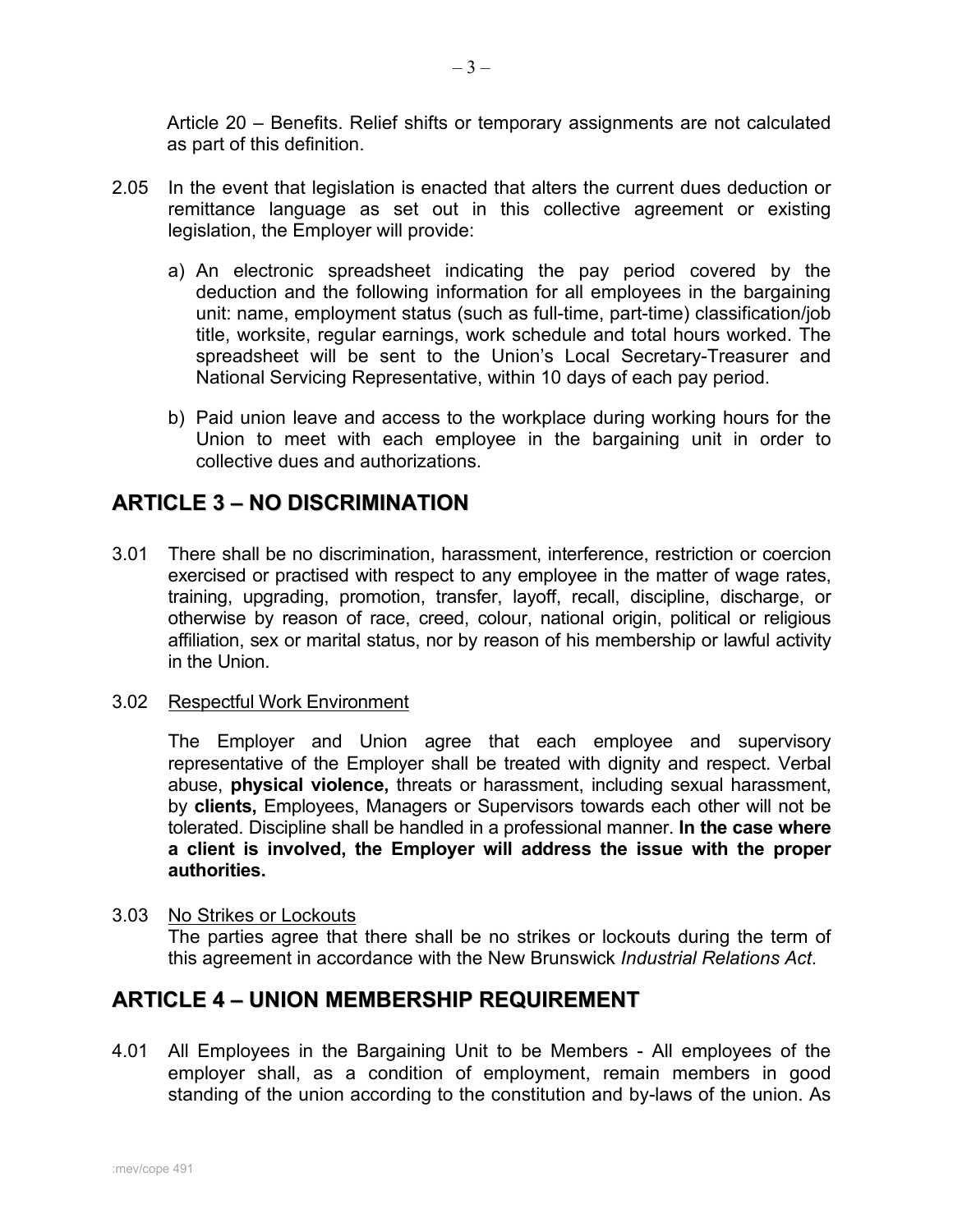a condition of employment, all new employees shall become and remain members in good standing of the union commencing the date of hiring.

4.02 The employer will notify the Local Union Treasurer on a monthly basis of any newly hired employees.

### <span id="page-5-0"></span>**ARTICLE 5 – CHECK-OFF OF UNION DUES**

- 5.01 The employer shall deduct, from every employee in the bargaining unit, any dues, initiation fees, or assessments levied by the union.
- 5.02 The sums deducted pursuant to this article in any month shall be remitted to the Secretary Treasurer of the union not later than the 15th day of the month following. Deductions shall be made every payday. The union will keep the employer advised of the name and address of its Secretary Treasurer.
- 5.03 The union shall indemnify and keep the employer harmless with regard to any monies deducted in accordance with this article.

### **ARTICLE 6 – EMPLOYER AND UNION SHALL ACQUAINT EMPLOYEES**

6.01 Acquaint New Employees

On commencement of employment, the Company agrees to acquaint new employees with the fact that an Agreement is in effect, and with the conditions of employment set out in articles dealing with the Union security and dues check-off.

New employee's immediate supervisor or other representative of the employer will introduce the new employee to their Union Steward or Representative, as designated by the Union.

The representative designated by the Union will be given an opportunity to meet privately with each new employee during the first month of employment to acquaint them with the structure, benefits and duties of union membership. A maximum of thirty minutes will be allowed for this purpose within regular working hours and without loss of pay for either employee.

# <span id="page-5-1"></span>**ARTICLE 7 – CORRESPONDENCE**

- 7.01 All correspondence between the parties arising out of this agreement or incidental thereto, shall pass to and from the Food Services Director and the Secretary of the union.
- 7.02 The Union Secretary will notify the employer of any changes to the Union Executive in writing within five (5) working days of the change.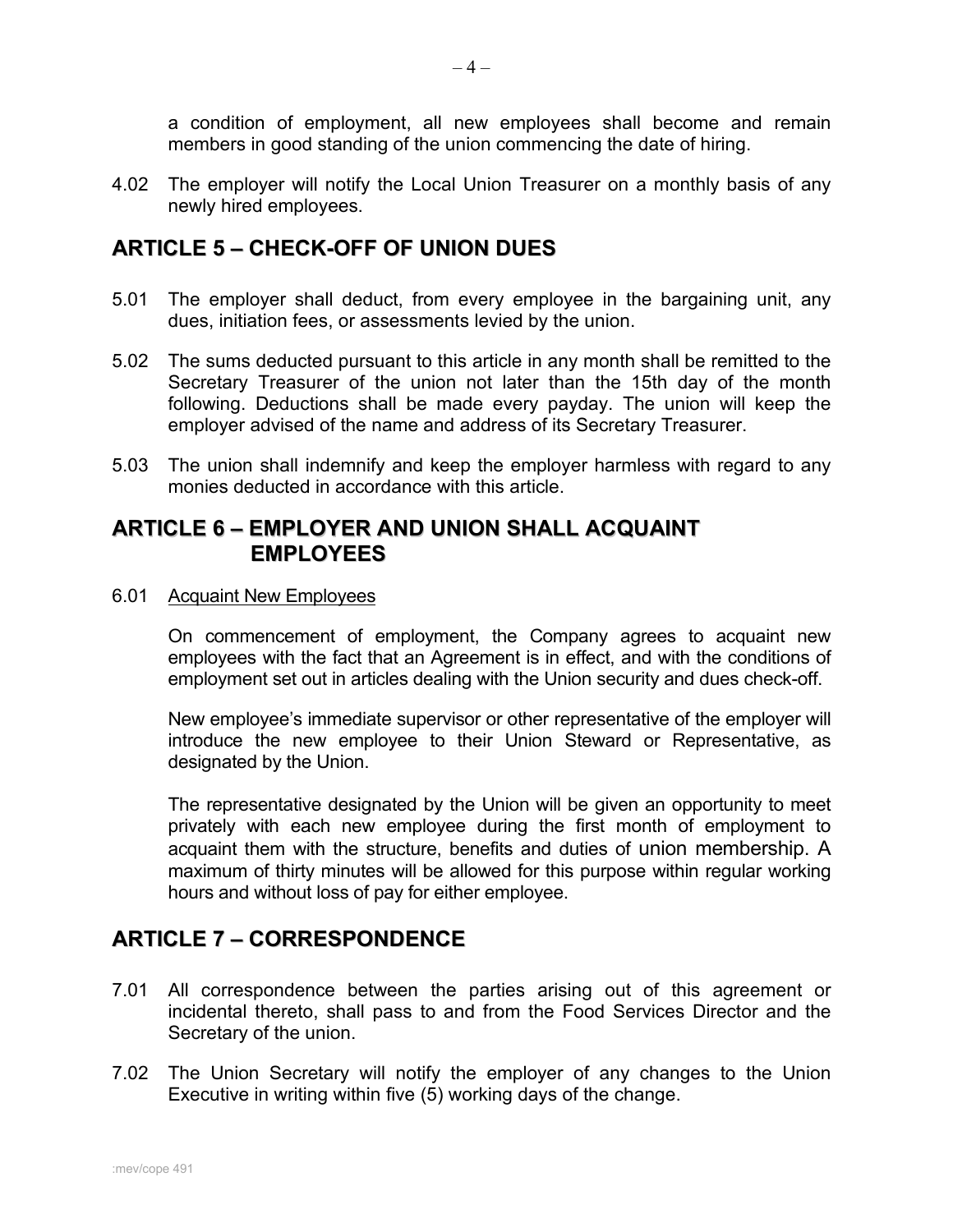7.03 The Employer will provide to the Union a list of all the employees in the bargaining unit. The list will include each person's name, job title/classification, home mailing address, home telephone number and any other information provided to the Employer by the Employee.

The list will also indicate the employee's work site and employment status (such as full-time, part-time) and if the employee is on a leave of absence. The employee contact list will be provided electronically (pdf) to the Union contact designated by the Local Executives on a quarterly basis.

### **7.04 The Employer shall print a copy of this Agreement for each Employee within one month of signing the agreement.**

### <span id="page-6-0"></span>**ARTICLE 8 – LABOUR MANAGEMENT COMMITTEE**

8.01 A joint Labour Management Committee shall be established consisting of up to three (3) representatives of the union and three (3) representatives of the employer. The committee shall enjoy the full support of both parties in the interests of improved service to the public and cooperation between the union and the employer.

### 8.02 Function of Committee

The committee shall function in an advisory capacity only and shall not have the power to alter, amend, add to, or modify the terms of this agreement.

### 8.03 Meetings of Committee

The committee shall meet once an agenda has been submitted at a mutually agreeable time and place. Its members shall receive a notice and copy of the agenda of the meeting at least forty-eight (48) hours in advance of the meeting. Employees shall not suffer any loss of pay for time spent with this committee.

### 8.04 Chairperson of the Meeting

An employer and a union representative shall be designated as joint chairpersons and shall alternate in presiding over meetings.

### 8.05 Minutes of Meeting

Minutes of each meeting of the committee shall be prepared and signed by the joint chairpersons as promptly as possible after the close of the meeting. The union, the CUPE representative, and the employer shall each receive two (2) signed copies of the minutes within seven (7) days following the meeting.

### 8.06 Jurisdiction of Committee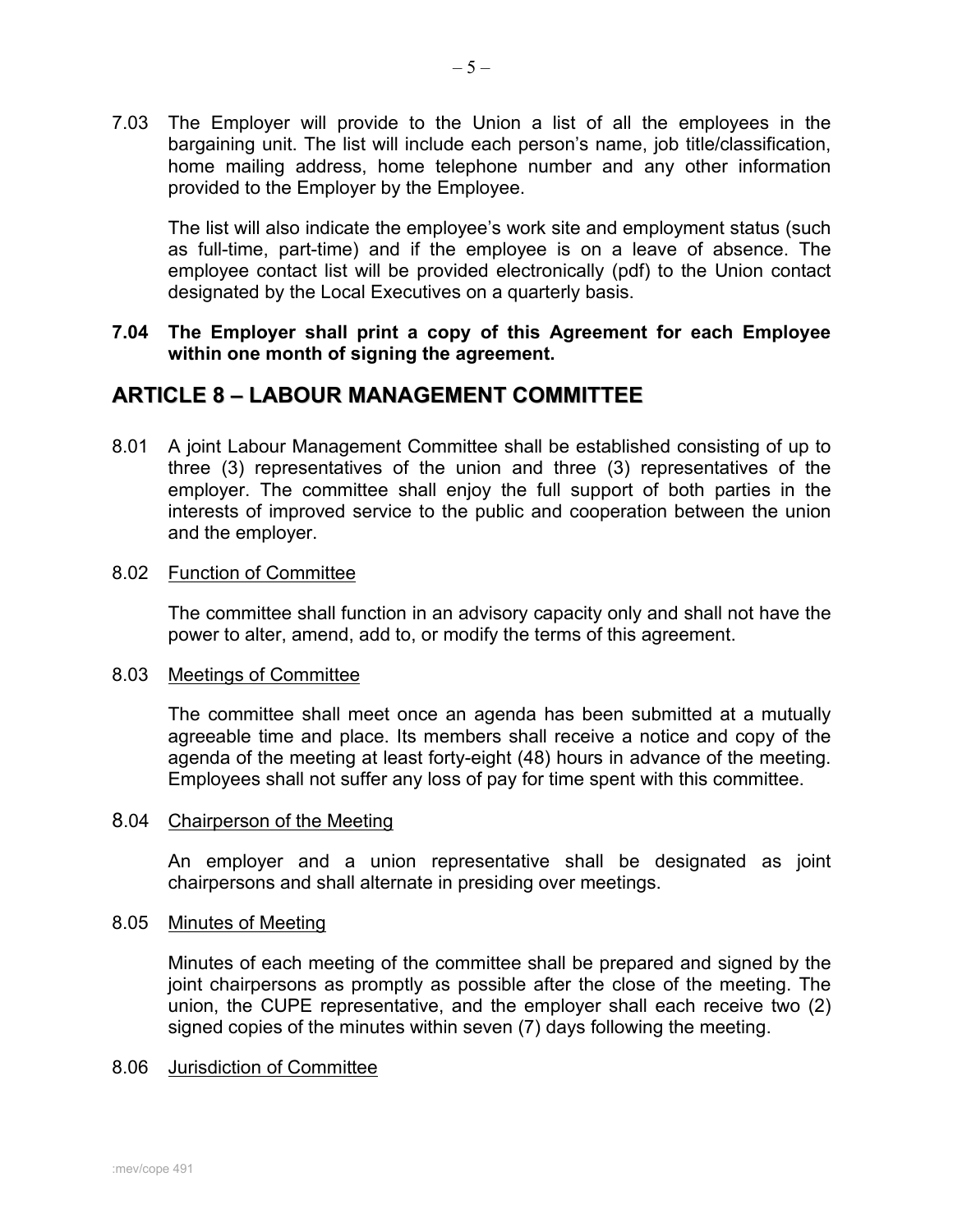The committee shall have the power to make recommendations to the union and the employer with respect to its discussions and conclusions. The committee will have the prerogative of reviewing the number of hours worked by part time employees.

### <span id="page-7-0"></span>**ARTICLE 9 – REPRESENTATIVE OF CANADIAN UNION**

9.01 The union shall have the right, at any time, to have the assistance of representatives of the Canadian Union of Public Employees or any other advisers when dealing or negotiating with the Employer. With prior approval of the Employer, such representative shall have reasonable access to the work place to assist in the settlement of a grievance.

### <span id="page-7-1"></span>**ARTICLE 10 – GRIEVANCE PROCEDURE**

### 10.01 Recognition of Union Stewards and Grievance Committee

In order to provide an orderly and speedy procedure for the settling of grievances, the employer acknowledges the rights and duties of the Union Grievance Committee and the Union Stewards. The Steward may assist any employee, which the Steward represents in preparing and presenting his/her grievance in accordance with the grievance procedure. In any event, when an employee feels he/she has a complaint, he/she is required to discuss the complaint with the immediate supervisor, in company with the Union Steward if so desired, before proceeding to Step 1.

### 10.02 Names of Stewards

The union shall notify the employer in writing of the names of each Steward and the shifts he/she represents and the name of the Chief Steward, before the employer shall be required to recognize him/her.

### 10.03 Permission to Leave Work

No Steward shall leave his/her work without obtaining the permission of his/her supervisor. Permission shall not be unreasonably withheld. He must also report to the supervisor when returning to work.

### 10.04 Definition of Grievance

A grievance shall be defined as any difference arising out of the interpretation, application, administration, or alleged violation of the collective agreement.

### 10.05 Settling of Grievances

An earnest effort shall be made to settle grievances fairly and promptly in the following manner: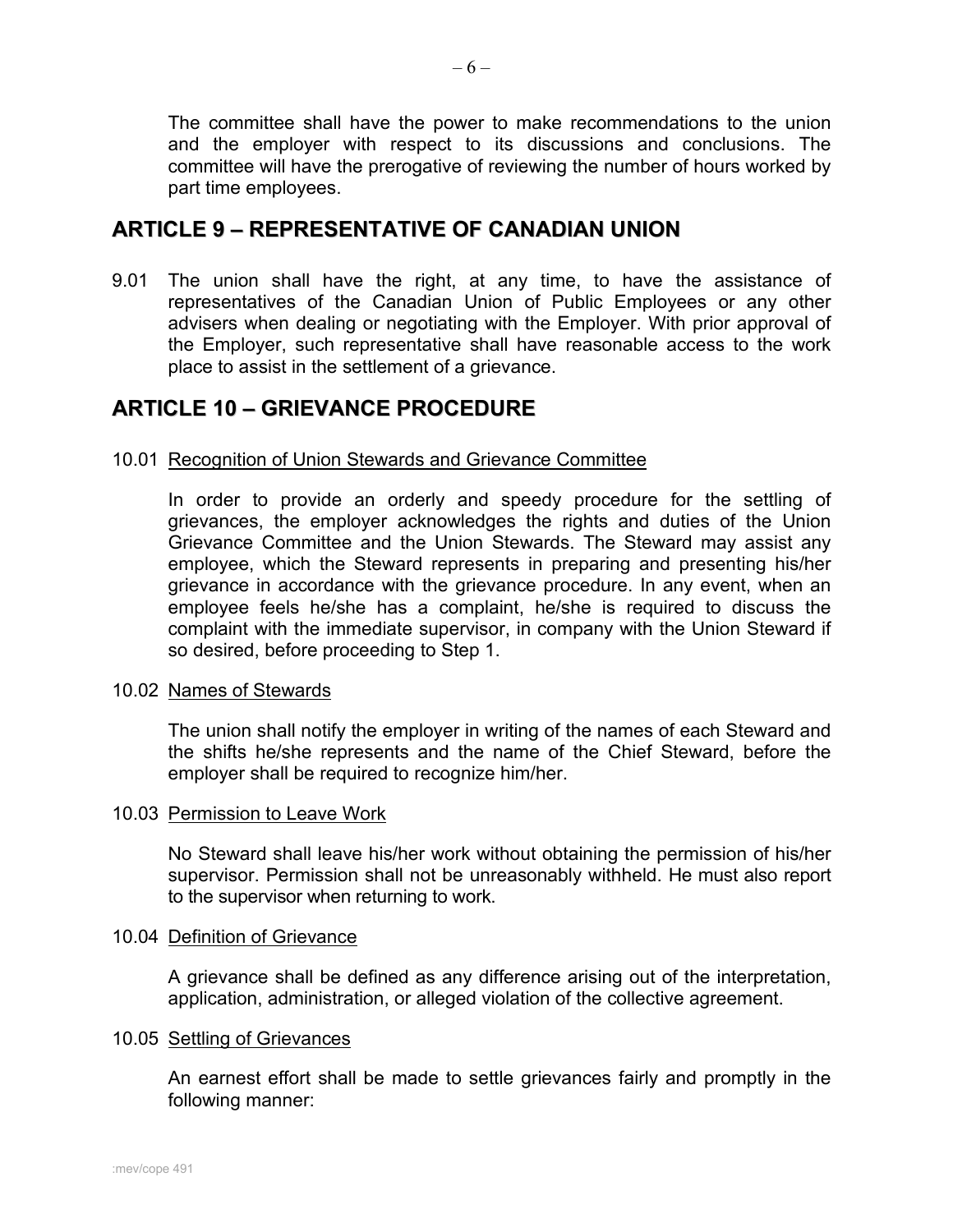*Step One* – Within ten (10) calendar days of the alleged occurrence or circumstance giving rise to the grievance, the employee may present his grievance with details of the complaint in writing to the immediate supervisor. If the employee received no reply or does not receive satisfactory settlement within five (5) working days from the date on which he presented his grievance to the person designated as the first level in the grievance procedure, the employee may proceed to Step Two.

*Step Two* – If the employee received no reply or does not receive satisfactory settlement at step one, within ten (10) calendar days from the expiration of the five (5) working days period for response referred to in Step One, the union may present his grievance in writing either by personal service or by mailing it by registered mail to the Food Service Director.

*Step Three* – Failing satisfactory settlement within ten (10) calendar days, after submission under Step 2, the grievance may be submitted to the District Manager by the Union. Within ten (10) calendar days from receipt of the grievance the District Manager will book a meeting with Union representatives to discuss the grievance. The District Manager shall render his decision, in writing, within ten (10) calendar days from the date of meeting with the Union.

Any settlement proposed by the Employer at the first level and any reply must accompany the grievance when it is presented at the second level as well as to the person designated as the final level. The person designated as the final level shall reply to the grievance in writing to the employee within ten (10) working days from the date the grievance was presented at the third level. Should the employee not receive a reply or satisfactory settlement of his grievance at this final level, the union may refer his grievance to arbitration as provided in Article 11 (Arbitration) hereof, within fifteen (15) working days of the date on which he should have received a reply from the person designated at the final level.

#### 10.06 Policy Grievance

Where a dispute involving a question of general application or interpretation occurs, or where a group of employees, the union or the company has a grievance, Step 1 of this article will be by-passed.

#### 10.07 Deviation from Grievance Procedure

After a grievance has been initiated by the union, the Employer's representative shall not enter into discussion or negotiation with respect to the grievance, whether directly or indirectly with the aggrieved employee, without the presence of a Steward.

#### 10.08 Grievance on Safety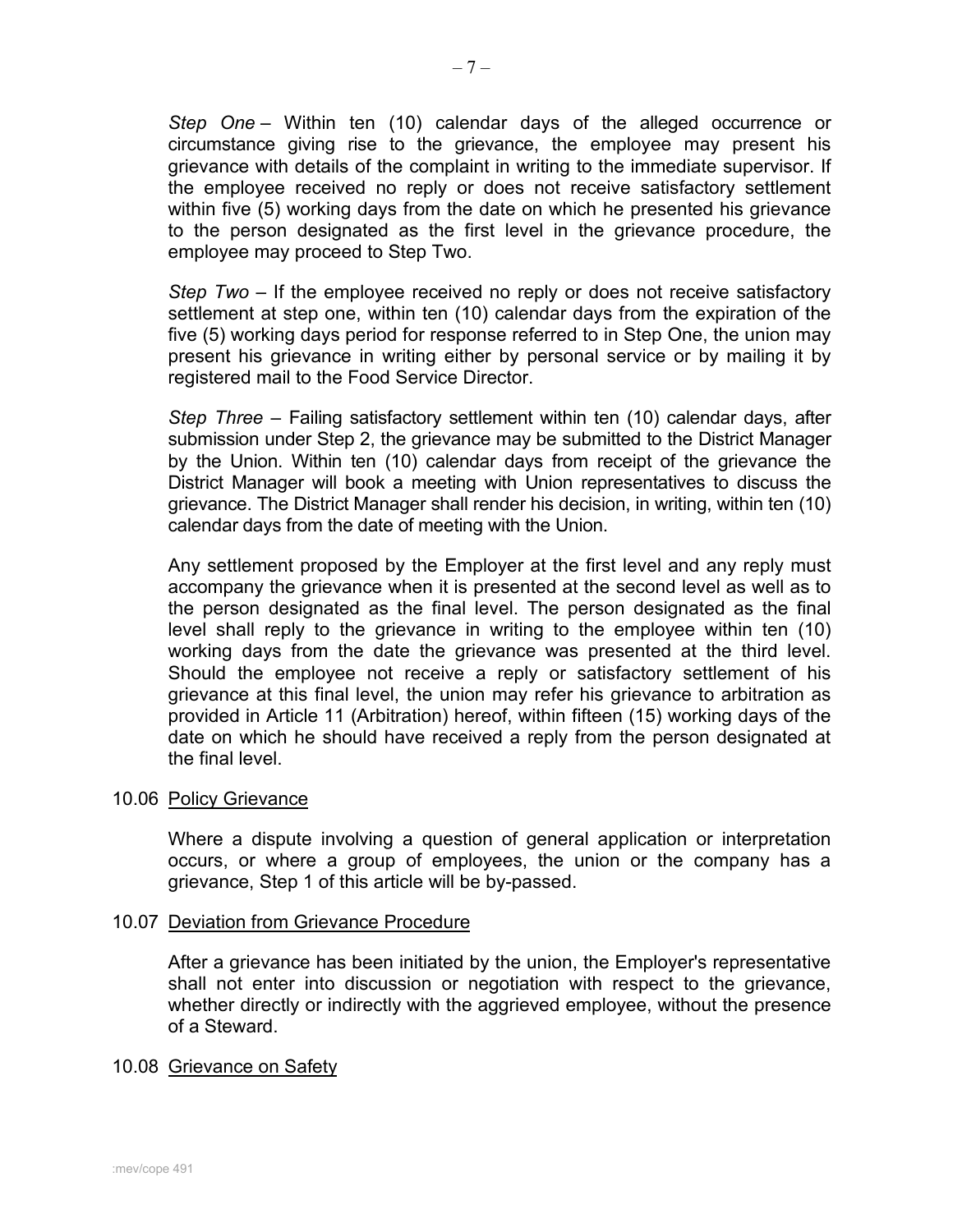An employee or a group of employees requested to work under unsafe or unhealthy conditions shall have the right to file a grievance in the second step of the grievance procedure for preferred handling.

#### 10.09 Grievance on Lay-off and Recall

In the event an employee grieves that his lay-off is in violation of Article 15 (Layoff and Recall), his grievance may be initiated at Step Two of the Grievance Procedure within five (5) calendar days after the alleged grievance has arisen.

### 10.10 Replies in Writing

Replies to grievances stating reasons and details shall be in writing at all stages.

- 10.11 The parties agree to follow each of the foregoing steps in the processing of the grievance; and if at any step the Employer's representative fails to give his written answer within the time limit therein set forth, the Union may appeal the grievance to the next step at the expiration of such time limit. Similarly, if the Union fails to comply with the time limits set forth for their part in the grievance procedure, the grievance will be deemed to have been abandoned. Notwithstanding the limitations set forth in this clause, and solely in by mutual agreement, the parties may extend the time limits set out in the above procedure for a grievance.
- 10.12 For the purpose of the grievance procedure and arbitration process, Saturdays, Sundays, and holidays are excluded.

# <span id="page-9-0"></span>**ARTICLE 11 – ARBITRATION**

No matter may be submitted to arbitration which has not been properly carried through all previous steps of the Grievance Procedure.

- 11.01 The provisions of the *Industrial Relations Act* governing the arbitration of grievances shall apply to grievances lodged under the terms of this agreement.
- 11.02 By mutual agreement between the parties, a single arbitrator may be used instead of a Board.
- 11.03 No person shall be selected, as a nominee to a Board, who has participated in an attempt to negotiate or settle the grievance.
- 11.04 Neither the single arbitrator nor the Board of Arbitration shall have the power to alter any of the provisions of the agreement, or to substitute or add any provision, or to give any decision inconsistent with the terms and conditions of the agreement.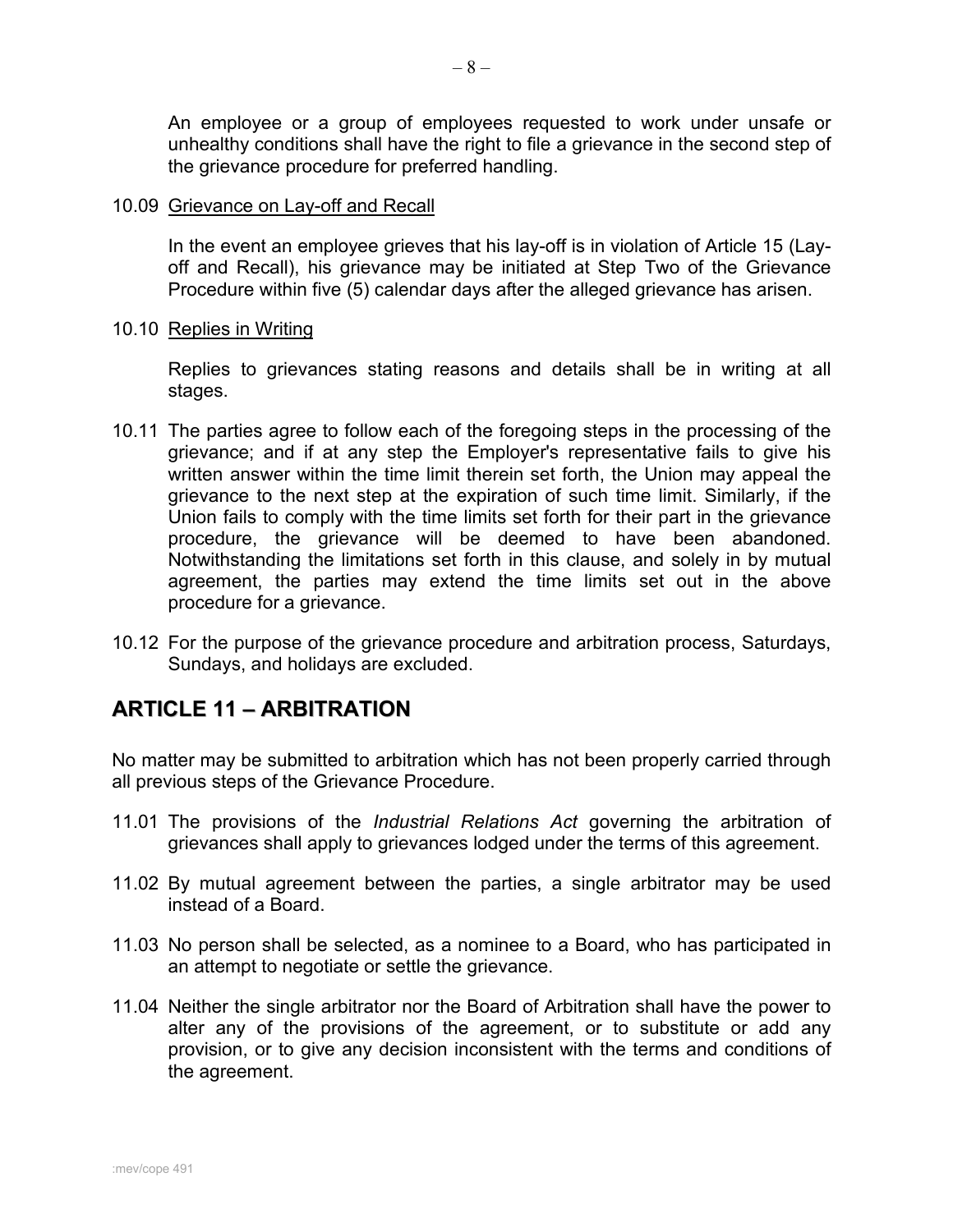11.05 Each of the parties shall bear one-half (1/2) of the fees and expenses of the single arbitrator and, if a Board, the fees and expenses of its nominee in addition to one-half of the fees and expenses of the Chairman.

### <span id="page-10-0"></span>**ARTICLE 12 – DISCIPLINE, SUSPENSION, AND DISCHARGE**

- 12.01 No employee, who has completed his probationary period, shall be disciplined except for just cause.
- 12.02 When an employee is disciplined by suspension, discharge or a financial penalty, the employee has the right to receive such discipline in the presence of either a Shop Steward or a member of the local executive. At that time the employee will be advised of the reasons for such disciplinary action. The Employer within seven calendar days thereafter shall give written particulars of such disciplinary action to the employee involved. A copy shall be given to the local.
- 12.03 A grievance resulting from the disciplinary action referred to above shall be initiated at Step Two of the Grievance Procedure.
- 12.04 The employee shall, when grieving a disciplinary action, state the clause or clauses of this agreement which he alleges have been contravened by the Employer.
- 12.05 An employee may review his record upon reasonable notice to the employer of his desire to do so, and may have information from his personal file copied.
- 12.06 Any disciplinary record in an employee's personal file will be removed after eighteen (18) months.

# <span id="page-10-1"></span>**ARTICLE 13 – SENIORITY**

### 13.01 Seniority Defined

For the purpose of this Agreement is defined as length of service in the bargaining unit from the date of hiring. Seniority shall be bargaining unit-wide by classification unless otherwise provided for in this Agreement.

13.02 Seniority List

An up-to-date seniority list shall be sent to the union and posted on all bulletin boards in January of each year. The list shall be modified and reposted as required.

### 13.03 Probation for Newly Hired Employees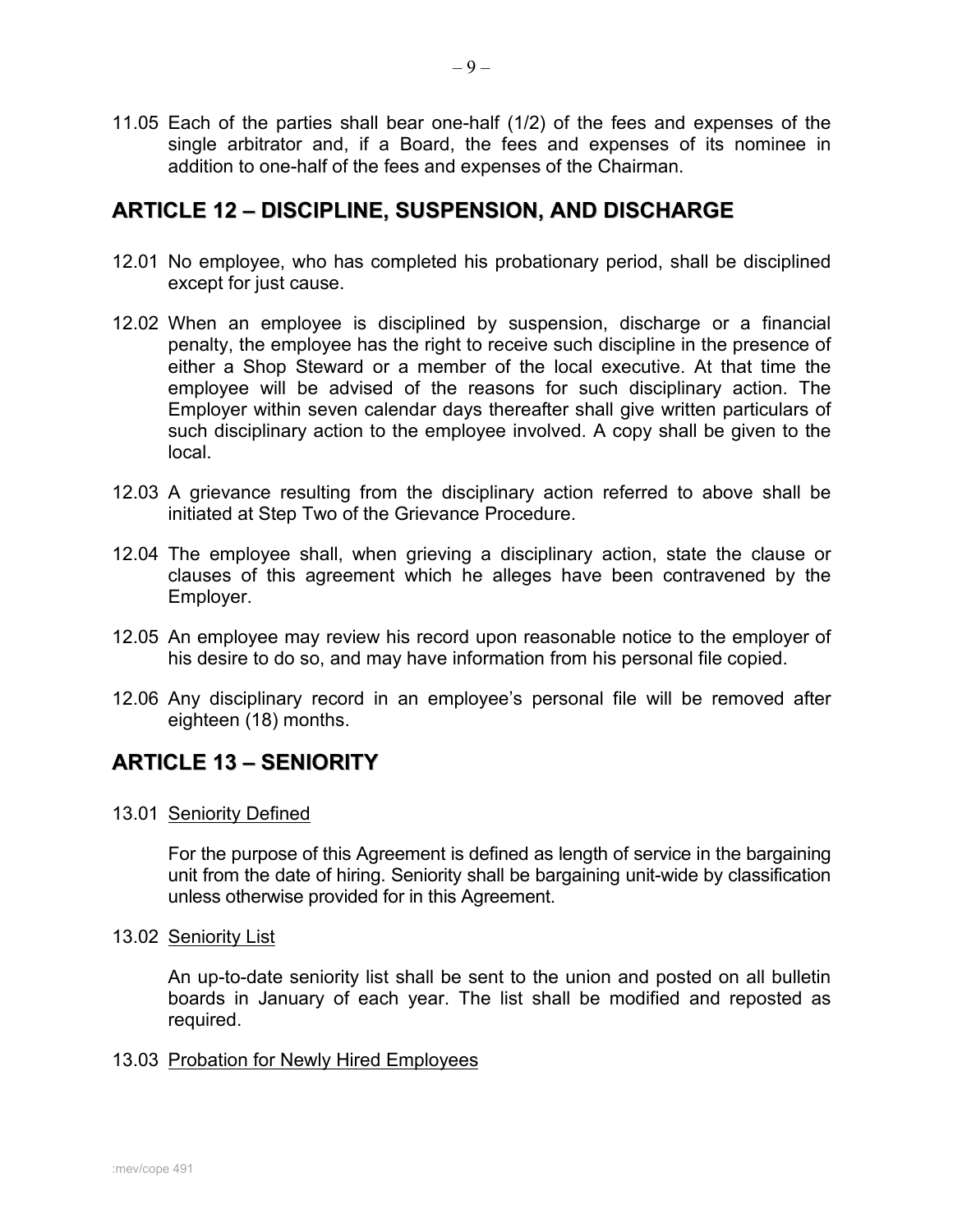A newly hired employee shall be on probation for the first 360 hours worked. After completion of the probationary period, seniority shall be effective from the last date of entry into employment.

Through mutual agreement between the parties the employer may extend the probationary period by an additional 80 hours should it be considered necessary, to give the employee an extended opportunity to demonstrate his/her ability to do the job.

It is understood and agreed that the purpose of the probationary period is to allow Management to assess the probationary employee's suitability for continued employment with the Company. If in Management's considered judgement a probationary employee is not suitable, his employment may be terminated for just cause without recourse to either the grievance or arbitration procedure.

#### 13.04 Loss of Seniority

An employee shall lose all seniority rights and be deemed to be terminated in the event he/she:

- 1. resigns or retires;
- 2. is discharged and not reinstated through the grievance and arbitration procedure;
- 3. is laid off and not recalled within a period of **twenty-four (24)** months;
- 4. fails to return to work within three (3) calendar days after being recalled from layoff by notice sent by registered mail, unless through sickness or other just cause. Laid off employees engaged in alternate employment and who are recalled, shall be permitted to give their current employer reasonable notice of termination to accept the recall.
- 5. is off work due to illness or injury, including claims under WHSCC, for twenty four (24) months unless extended by mutual agreement of the parties.
- 6. is absent from work for three (3) consecutive working days without notifying and providing justification satisfactory to the Company;
- 7. fails to return to work within three (3) working days following an illness or accident or after the Company has been notified by the employee's or Company's doctor or the Worker's Compensation Board that the employee is able to return to work.
- 8. overstays a leave of absence granted by the Company without securing an extension in writing of such leave of absence, unless an extension is for reasons acceptable to the Company, or if he takes employment other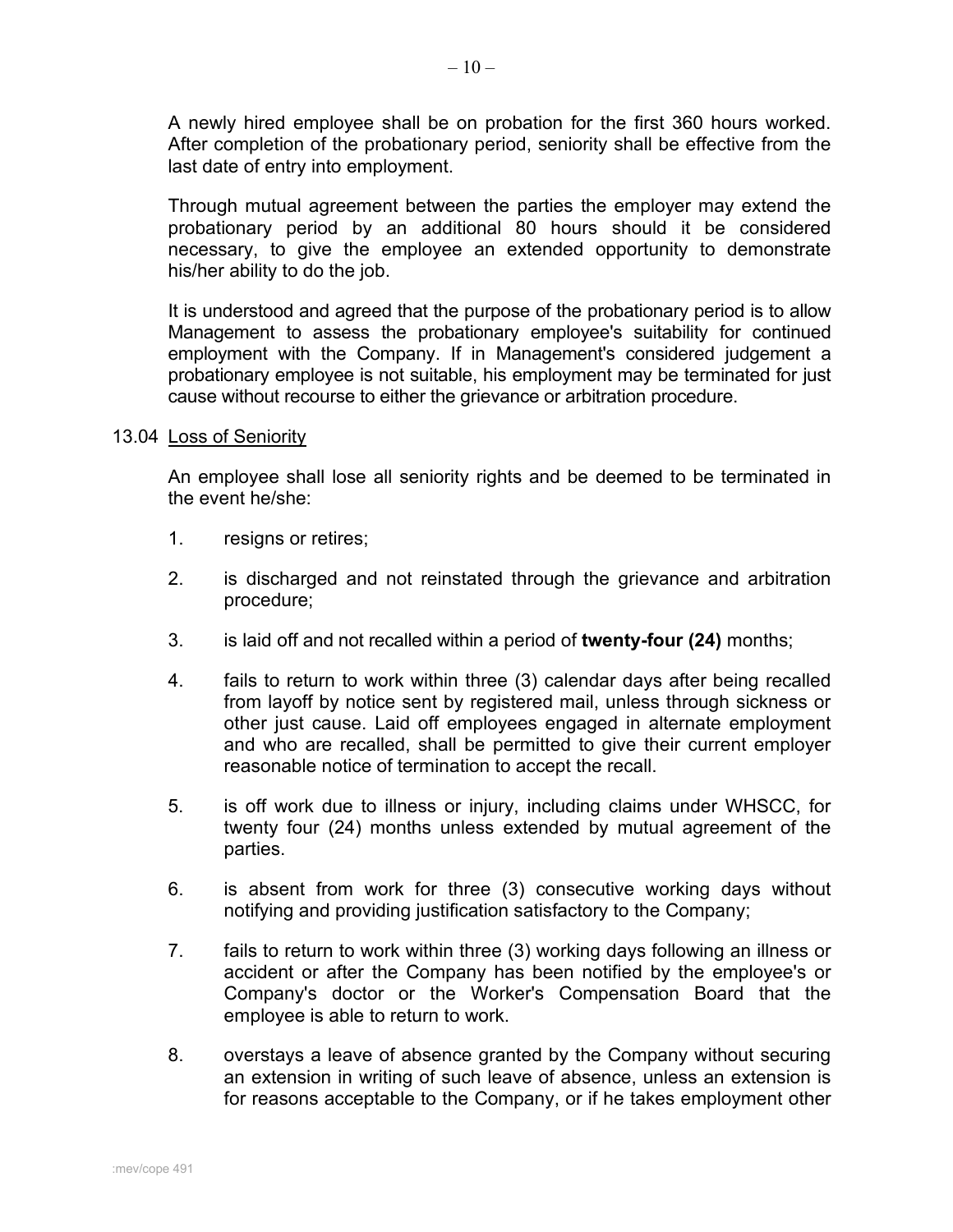than that declared and agreed upon when applying for a leave of absence

### 13.05 Severance for Loss of Seniority

An employee with five (5) years of Service who losses seniority as per Article 13.04 (3) and (5) will be paid a severance at a rate of one (1) weeks' pay per year of service. There will be no severance paid to employees in the event that Aramark's business operations are terminated at Mount Allison University.

#### 13.06 Transfer and Seniority Outside Bargaining Unit

No employee shall be transferred to a position outside the bargaining unit without his/her consent. If an employee is transferred to a position outside of the bargaining unit, he/she shall retain his/her seniority accumulated up to the date of leaving the unit, but will not accumulate any further seniority. Such employee shall have the right to return to their previous position, should it exist, in the bargaining unit within a period not to exceed six (6) months. If an employee returns to the bargaining unit, he/she shall be placed in a job consistent with his/her seniority.

### <span id="page-12-0"></span>**ARTICLE 14 – PROMOTIONS AND STAFF CHANGES**

14.01 Job Postings

When a **permanent** vacancy occurs or a new position is created, the Employer shall post notices of the positions on all bulletin boards for a period of not less than five (5) calendar days and bargaining unit employees may make written application for said vacancies during the posting period. Within seven (7) calendar days of the close of the competition, the name of the successful applicant shall be posted with a copy sent to the local. There shall be no postings during periods of layoff.

**When a temporary vacancy which exceeds six (6) months occurs the Employer shall post notices of the temporary positions on all bulletin boards for a period of not less than five (5) calendar days and bargaining unit employees may make written application for said vacancies during the posting period. Within seven (7) calendar days of the close of the competition, the name of the successful applicant shall be posted with a copy sent to the local. There shall be no postings during periods of layoff.**

The provisions of this Article shall not apply to temporary vacancies, which **do** not exceed six (6) months.

For available summer positions, the Employer shall post notices of the positions by May 1 of every calendar year.

### 14.02 Information in Posting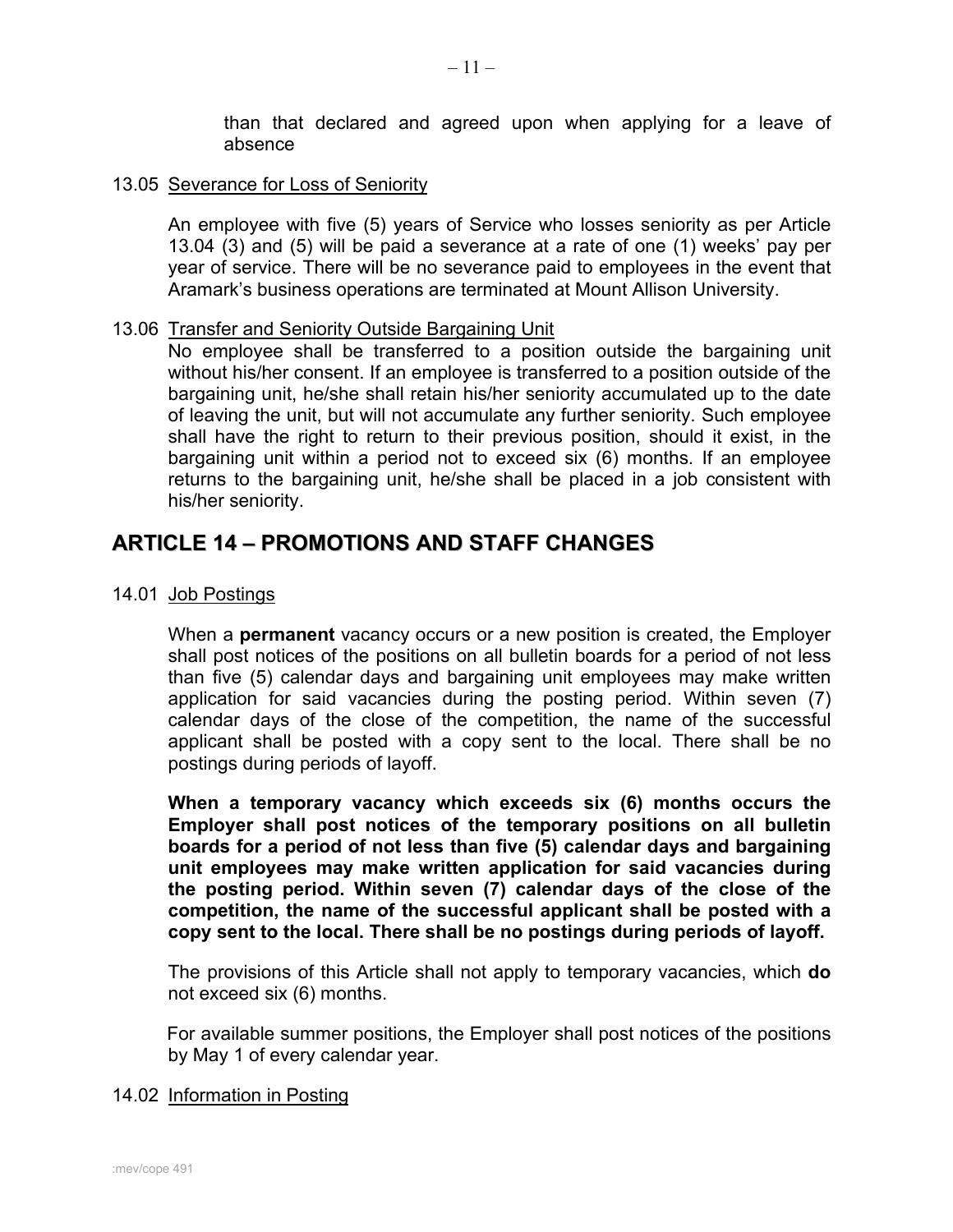Such notice shall contain the following information: nature of position, qualifications, required knowledge and education or equivalent experience, skills, shift, hours of work, wage or salary rate or range, start date and for informational purposes only, the location and station. Such qualifications may not be established in an arbitrary or discriminatory manner. All job postings shall state, "This position is open to male and female applicants".

14.03 In cases of promotions, appointments, filling vacancies and day to day replacements should the skill, ability and qualifications of the applicants be relatively equal, seniority shall be the governing factor. The Employer shall consider internal applicants for vacancies prior to recruiting externally. Employees must be enhancing their wages to be able to be used for day to day replacement.

#### 14.04 Trial Period

The successful applicant shall be notified within one (1) week following the end of the posting period. The successful applicant shall be placed on a trial basis for a period of up to thirty (30) days worked. The parties may by mutual agreement extend the trial period. If the employee proves unsatisfactory during the trial period or if the employee finds himself unable to perform the duties of the new job classification, he shall be returned to his former position without loss of seniority and former wages or salary. Any other employee promoted or transferred because of the rearrangement of positions shall also be returned to his/her former position, wage or salary rate, without loss of seniority.

If the senior applicant who meets the necessary job requirements proves unsatisfactory or if the employee finds himself unable to perform the duties of the new job, the next senior applicant(s) will be awarded the position until the list of applicants is exhausted.

#### 14.05 Promotions Requiring Higher Qualifications

In the event an employee not having the normal qualifications is considered for promotion, that employee will be given a reasonable trial period to qualify and will revert to his former position, if the required qualifications are not met within such time. The reasonable trial period will be mutually determined at the time of the promotion.

#### 14.06 Notification to Employee and Union

Within seven calendar days of the date of appointment to a vacant position, the name of the successful applicant shall be posted on all bulletin boards, and a copy will be provided to the union. The union shall be notified of all promotions, lay-offs, recalls or terminations of employment.

14.07 Employees must be enhancing their wages to be able to be used for day to day replacement.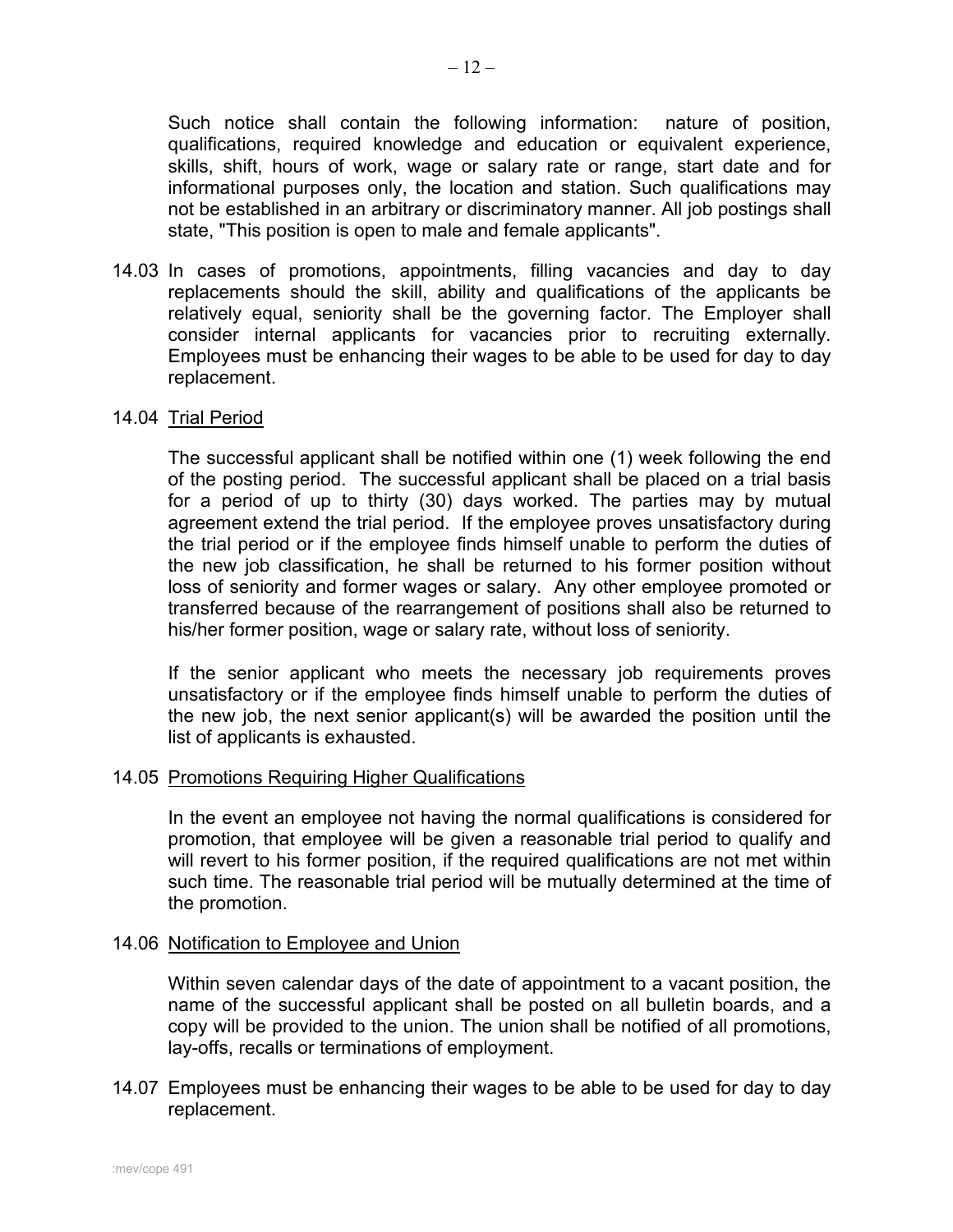# <span id="page-14-0"></span>**ARTICLE 15 – LAY-OFF AND RECALL**

### 15.01 Definition and Role of Seniority in Lay-off

A lay-off is defined as a reduction in the workforce.

A layoff in excess of ten (10) working days, the affected employee will have the right to bump the next senior employee in the same classification or in another classification having a schedule with a comparable number of regular hours. Seniority will govern the schedule provided the employees retained are qualified and capable of performing the required work.

A layoff of ten (10) or fewer working days, there will be no bumping. Seniority will govern the schedule provided the employees retained are qualified and capable of performing the required work.

Consultation with employees being scheduled during layoffs will occur before the schedule is done.

Both parties agree that job security shall increase in proportion of length of service.

An employee who is about to be laid off may bump the next senior employee in the same classification or in another classification provided:

- 1. The employee is qualified to perform the work as determined by the Employer; and
- 2. The bumping employee has more seniority than the employee to be bumped.

### 15.02 Recall Procedure

Employees who have been laid off shall be recalled to his/her original position when it becomes whole in order of seniority, provided the employees are qualified and capable to do the work.

#### 15.03 Advance Notice of Lay-off

The employer shall notify employees in writing who are to be laid off at least fourteen (14) calendar days prior to the effective date of lay-off except in case of circumstances beyond the control of the employer. If the employee has not had the opportunity to work the regularly scheduled days within the notice period, then he shall receive payment for any such days not worked. This section does not apply in recalls to work of less than fourteen calendar (14) days. Where the employee resigns his position, he shall give the Company five (5) working days notice of such resignation.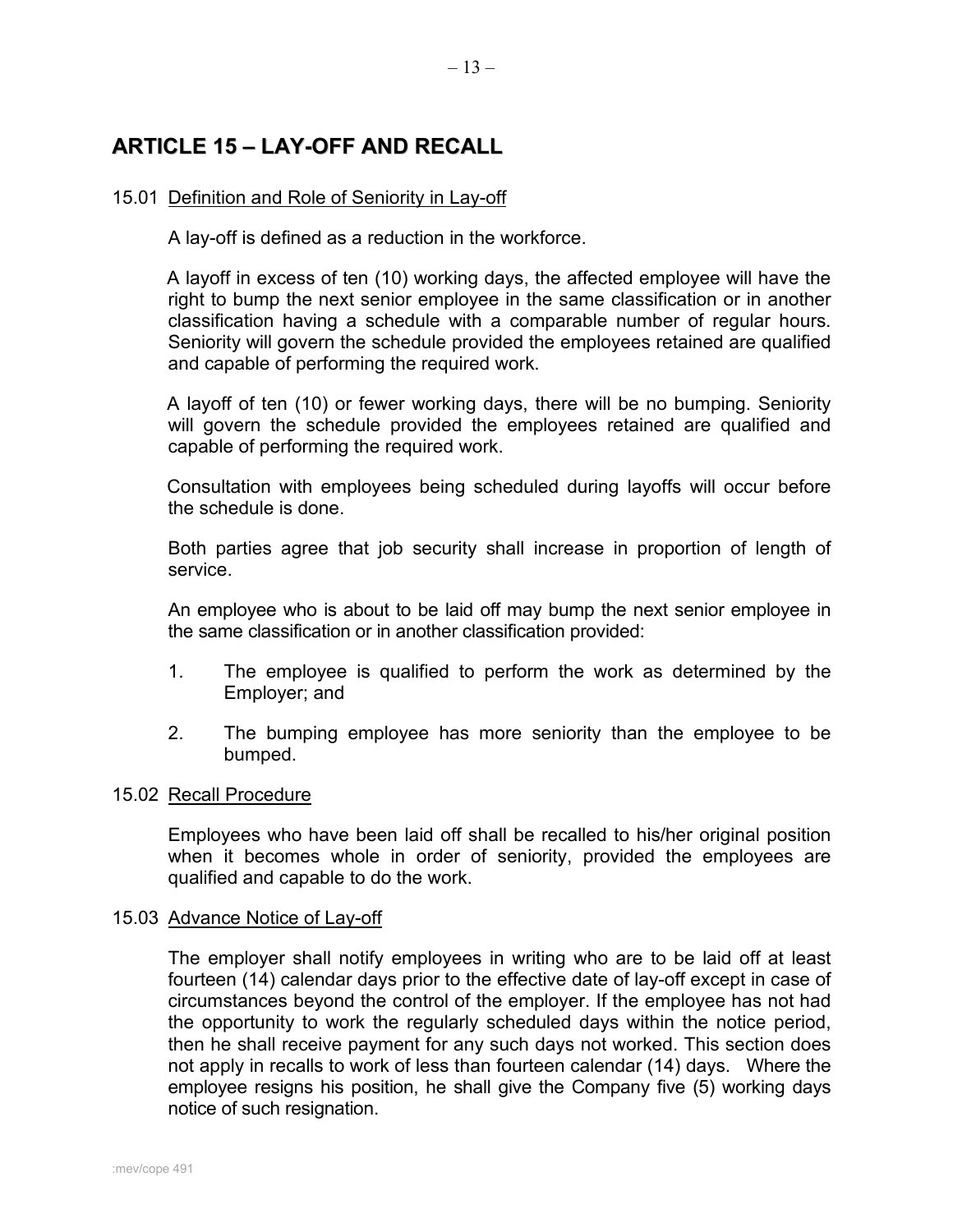### 15.04 Lay-offs and Recalls

An employee recalled to work during lay-off shall be paid for a minimum of four (4) hours at straight time.

### <span id="page-15-0"></span>**ARTICLE 16 – HOURS OF WORK**

- 16.01 For the purpose of determining entitlement to overtime the normal hours of work for regular employees will be eight (8) hours per day, forty (40) hours per week.
- 16.02 The schedule covering minimally a two-week period shall be posted on a designated bulletin board at least two (2) weeks in advance, during lay-off periods. It is understood that schedules are flexible and could change in short notice. It is the responsibility of the employees to check the schedule weekly. With respect to the regular schedule and subject to operational requirements, no employee will be expected to work longer than a five (5) day period without two (2) consecutive days off, unless mutually agreed upon. In the case of special events arranged on short notice, the Employer will endeavour to give employees to be effected as much notice as possible. The Company does not guarantee to provide work to any employees for regularly assigned hours or for any other hours. Unless due to circumstances beyond the employer's control or, through mutual agreement between the employee and the employer, the posted schedule will not be modified without giving a forty-eight (48) hour prior verbal notice to the employee affected.
- 16.03 Employees working 3.5 hours or more per day shall be provided with one-15 minute rest break. Employees working 7.5 hours or more per day shall be provided with two-15 minute rest breaks.

All employees who work in excess of five (5) consecutive hours in a shift will take a one-half hour unpaid lunch break. Such lunch break will be scheduled, where possible, so that the services of the Company will not be unduly affected.

The taxable benefit of \$2.00 per meal will be reviewed and increased periodically per inflation.

- 16.04 An employee, who anticipates being delayed in reporting for work or who is unable to report to work due to illness or other justifiable reason, shall notify his/her supervisor as soon as possible and, in any event, at least one (1) hour prior to the commencement of his/her shift.
- 16.05 The Company and the Union jointly recognize that it is the responsibility of each employee to be regular in his attendance at work so that orderly schedules may be maintained, without requiring overtime or causing undue inconvenience to other employees.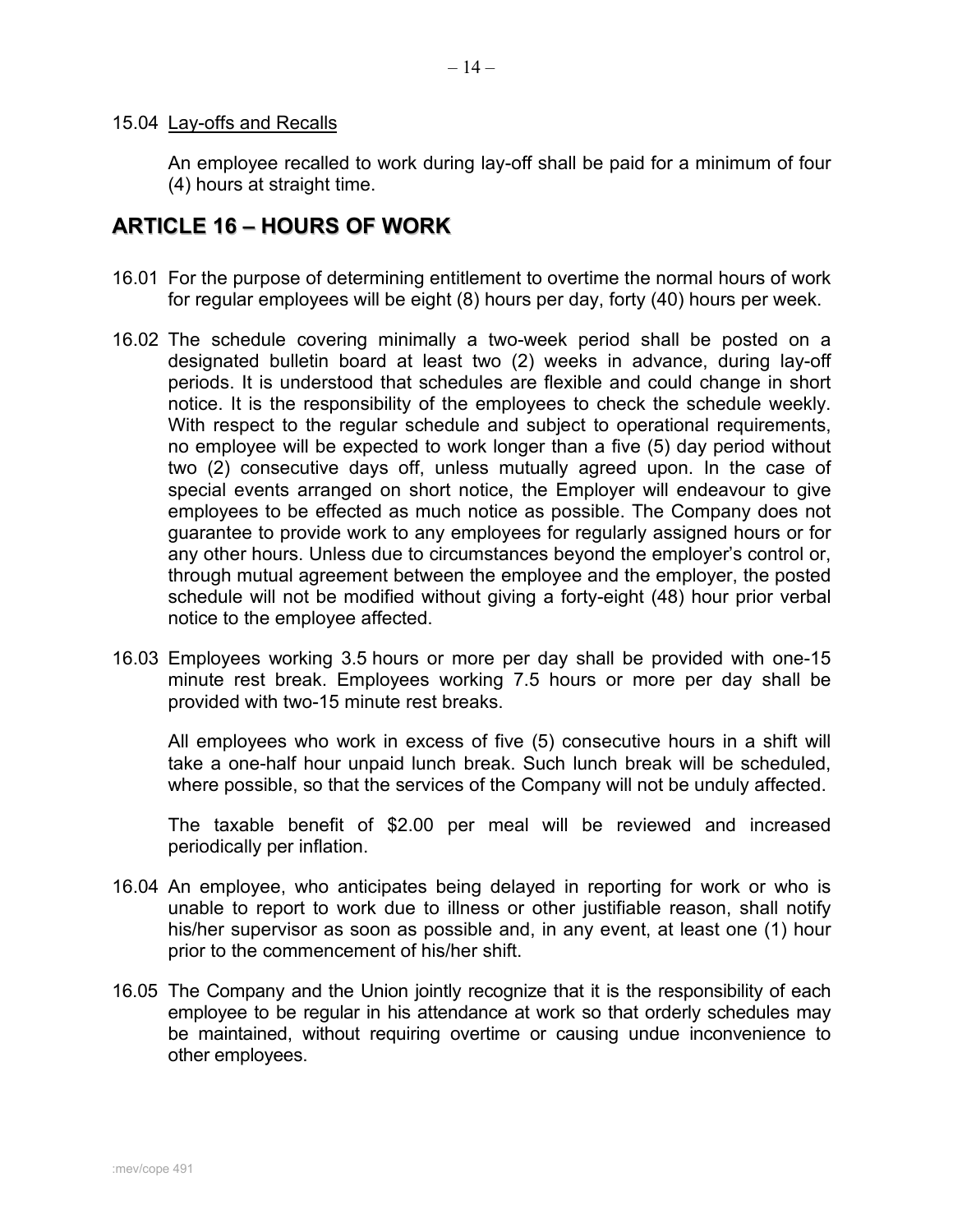16.06 Unjustified irregularity of attendance or lateness on the part of any employee shall render him liable for disciplinary action up to and including dismissal and/or equivalent monetary deduction.

# <span id="page-16-0"></span>**ARTICLE 17 – OVERTIME**

- 17.01 The overtime rates shall be one and one-half times the normal rate of pay, and shall be paid to any regular employee for all hours worked over eight (8) hours per day and/or forty (40) hours per week. Part-time employees shall be issued overtime as per the Employment Standards Act in New Brunswick as amended from time to time.
- 17.02 If a regular employee is called back to work, that is to say works at any time that is not contiguous with his/her shift, then he/she shall be paid at the overtime rate for a minimum of three (3) hours.

### 17.03 Sharing of Overtime

Overtime shall be offered by order of seniority on a rotation basis among the employees on site who are willing and qualified to perform the work required. In the event there are no volunteers to accept the offered overtime it will be assigned to the least senior employee qualified and capable of accomplishing the work.

### 17.04 Authorization for Overtime

The provision of this article shall only apply to overtime that is authorized in advance where possible by the Food Services Director or his designate.

17.05 Notwithstanding articles 16.01, 17.01 and 17.02 overtime will only be paid for hours worked in excess of eighty (80) hours in a pay period for those employees that have indicated in writing within the first two weeks of the academic fall and winter term that they are available to do relief shifts and additional hours beyond their regular schedule.

# <span id="page-16-1"></span>**ARTICLE 18 – HOLIDAYS**

18.01 The following **twelve** (**12**) days shall be designated holidays for employees:

- 1. New Year's Day
- Good Friday
- 3. Easter Monday
- 4. Victoria Day
- 5. Canada Day
- 6. New Brunswick Day<br>7. Labour Day
- Labour Day
- 8. Thanksgiving Day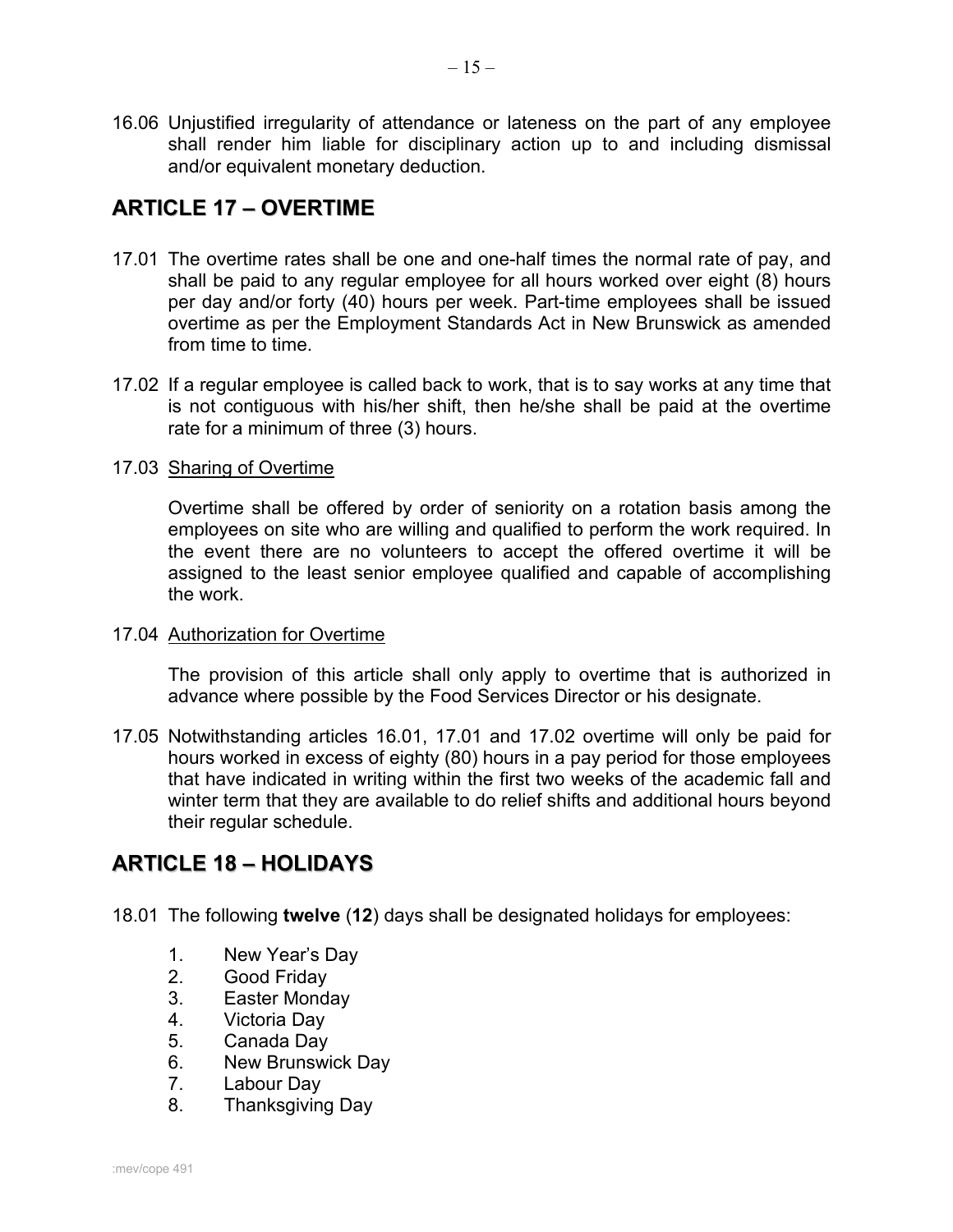- 9. Remembrance Day
- 10. Christmas Day
- 11. Boxing Day
- **12. Family Day** *(to begin July 2021)*

### 18.02 Pay for Regularly Scheduled Work on a Holiday

An employee who works a designated holiday will be paid at the rate of one and one-half times his/her regular wage.

On Holidays when the hours of operation change, work shall be offered in the order of seniority on a rotation basis among the regularly scheduled employees on site, who are willing and qualified to perform the work required. In the event, no employees accept the available hours, the hours will be assigned to the least senior employee qualified and capable of completing the work.

### 18.03 Pay for a Holiday

Employees will receive statutory holiday pay based on the following formula: .**0462** x regular paid hours.*(to begin July 1st 2021)*

### <span id="page-17-0"></span>**ARTICLE 19 – VACATIONS**

- 19.01 Due to the fact that the employer's operations at the university are not continuous for a fifty-two (52) week period, employees shall receive vacation pay included on their bi-weekly pay in accordance with their length of continuous service as follows:
	- 1. For the first year and up to three (3) years of continuous service, four per cent (4%) of the employee's annual earnings.
	- 2. More than three (3) years, but less than ten (10) years continuous service, six per cent (6%) of the employees' annual earnings.
	- 3. More than ten (10) years, but less than fifteen (15) years continuous service, eight per cent (8%) of the employee's annual earnings.
	- 4. More than fifteen (15), but less than twenty (20) years continuous service, ten per cent (10%) of the employee's annual earnings.
	- 5. For twenty (20) or more years of continuous service, twelve per cent (12%) of the employee's annual earnings.

# <span id="page-17-1"></span>**ARTICLE 20 – EMPLOYEE BENEFITS**

### 20.01 Group Insurance & Medical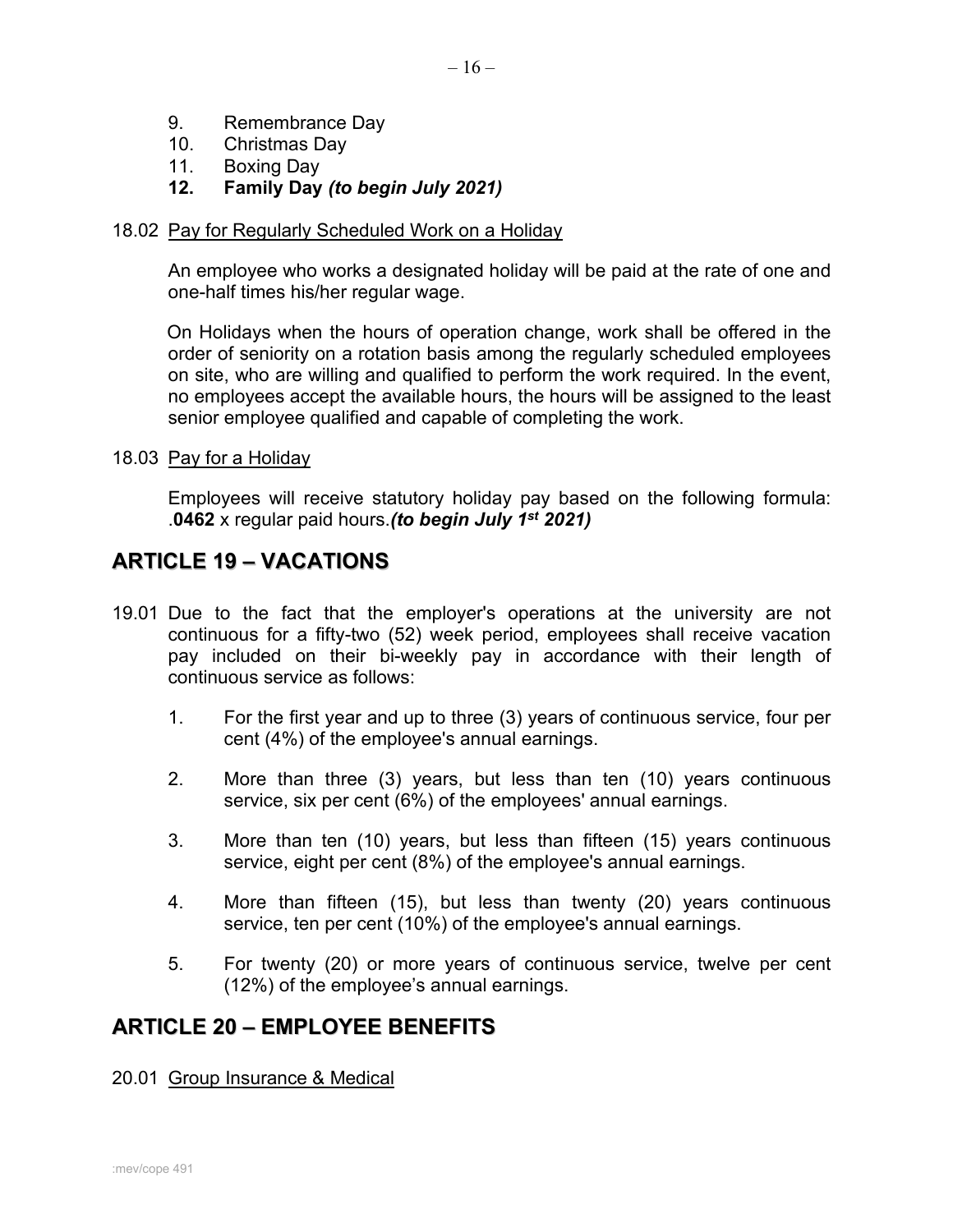The following benefits will be in effect upon signature of the Collective Agreement.

The Employer will provide a Group Insurance Plan, the major features of which are outlined as follows:

- (a) \$25,000 Life Insurance
- (b) \$25,000 AD & D
- (c) Major Medical
	- (i) \$25 deductible single coverage per year
	- (ii) \$75 deductible family coverage per year
	- (iii) 90% co-insurance.

It is understood and agreed that all Group Insurance Benefits shall be in accordance with and subject to the terms and conditions of the Group Policy issued to the Employer by the Group Insurance Carrier and which is now in existence.

Compulsory plan; eligible after 3 months continuous service. Effective July 1, 2015, premium cost share between employer and employee (60% - 40%). The annual premium will be cost shared 60/40 and the entire amount to be paid by the employee will be deducted during the academic year.

Applies to employees regularly scheduled to work in excess of 20 hours per week. Relief shifts, or temporary assignments are not calculated for the purposes of determining eligibility.

The above-mentioned group insurance plan may be extended to the employee during a period of short term layoff of up to four (4) months and, to the employee absent due to illness for a period of up to twenty two (22) weeks following the exhaustion of the entitlement under the Wage Continuation Plan (Sick Leave) benefits as provided in 20.02.

The employee must inform the Employer in writing prior to departure or the exhaustion of the sick leave benefit and, pay the full premium for the period of absence if the benefit coverage is to be maintained.

### 20.02 Wage Continuation Plan (Sick Leave)

Each employee upon completion of three (3) months continuous service shall be entitled to receive benefits through a 1-8-EI-20 wage continuation plan, which shall pay 2/3rds of the employee's wages up to the current EI maximum benefit level.

The employee who is off work due to non-work related illness or accident shall provide medical evidence satisfactory to the employer. **An Employee may be required to produce a medical certificate for absences greater than three (3) consecutive days. U**pon exhaustion of the compensation available from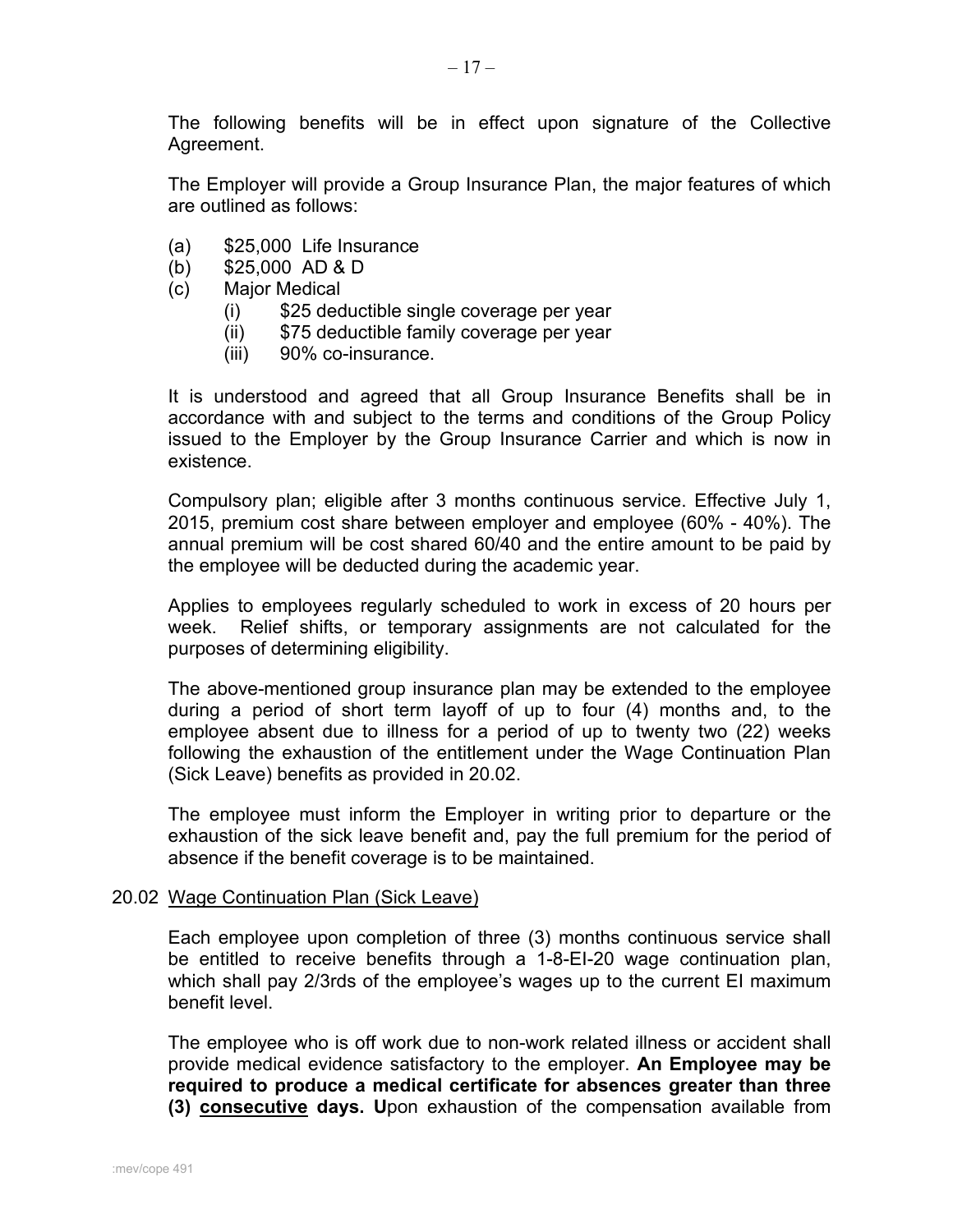their accumulated bank of available sick leave days, **the employee** shall apply for E.I. Income Sickness Benefits.

Commencing the first of the week following the exhaustion of the E.I. Income Sickness Benefits, if the employee is still unable to return to work, the Wage Continuation Plan (Sick Leave) provided by the Employer shall pay 2/3rds of the employee's wages up to the current E.I. maximum benefit level for a period of up to twenty (20) weeks based on the salary the employee would have received had he/she been able to work scheduled assignments. **It is understood by the parties that the 20 weeks of benefit will be available to Employees during lay-off periods.**

**In the event an employee returns to work after exhausting the wage continuation benefit and must once again require to be on sick leave he or she will only be eligible for the wage continuation benefit if they are also eligible for Sick EI as per the EI legislation.**

A sick leave bank up to fifteen (15) days accumulated to be accumulated at the rate of one (1) day per working month.

After completion of the probationary period, each employee in the bargaining unit shall accumulate sick leave credits at the rate of 1 workday per month for each calendar month of continuous employment up to a maximum credit of 15 working days. An employee who is working ten (10) days in a month shall be eligible to accumulate sick leave credit for that month.

For the purpose of computing sick leave accumulation, the following shall be counted as working days:

- a) Days on which the employee is on leave of absence with pay pursuant to the terms of this agreement;
- b) Days on which the employee is on paid sick leave pursuant to the terms of this agreement;
- c) Days on which the employee is absent from work while receiving Workers' Compensation Benefits; and
- d) Days on which the employee is absent from work while on leave in accordance with 21.03.

In January of each year the Employer will give each Employee the amount of days in their sick leave bank and the list of days used in the previous academic year.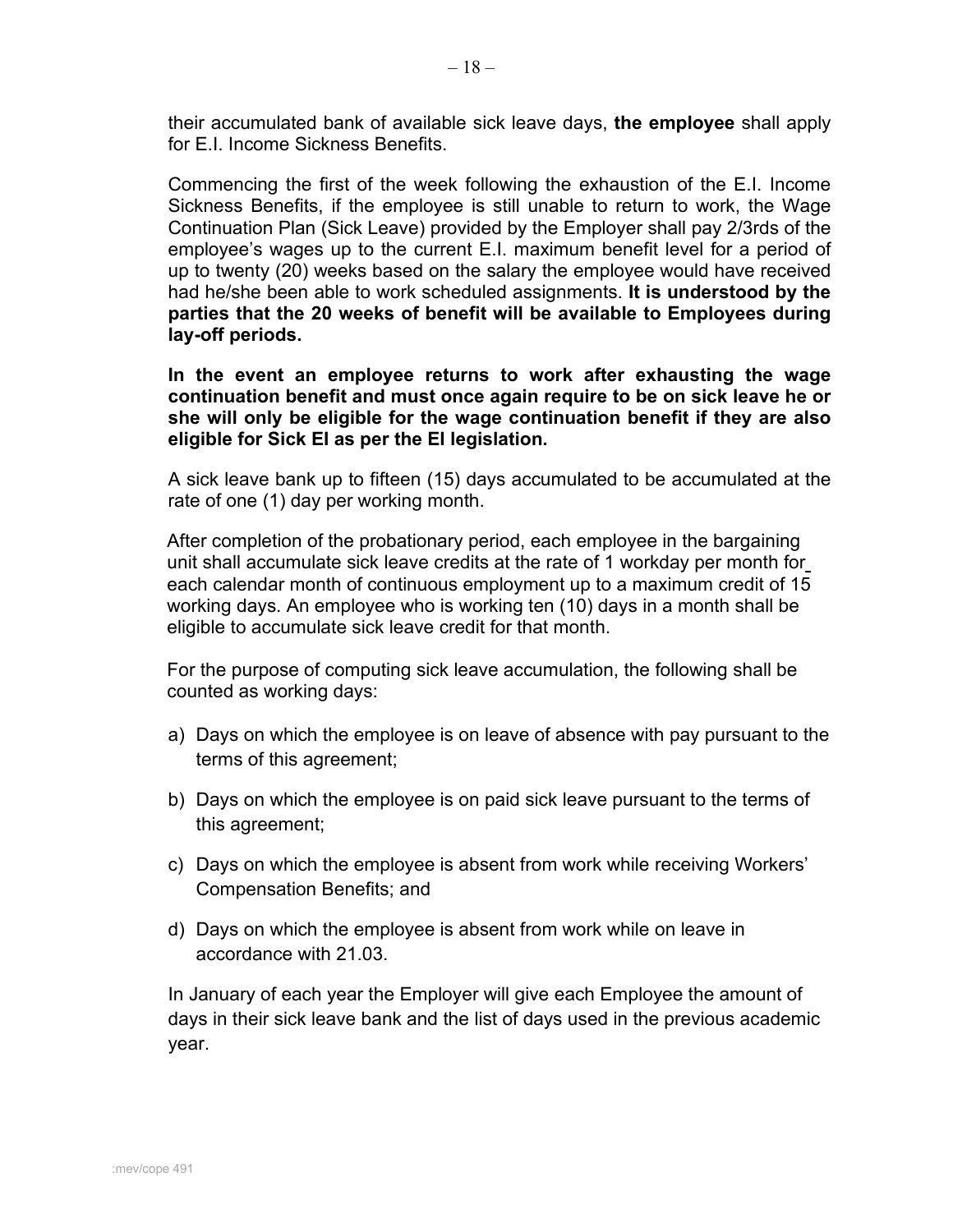Within reasonable notice, at the discretion of the employee, the employer will grant three (3) paid days' leave to each employee for personal family days per year, this time taken will be deducted from the Employees' sick leave credits.

Any EI premium reduction resulting from registering the weekly indemnity plan with the EI shall be the property of the Employer.

### 20.03 Pension Contributions

For all eligible employees enrolled in the Multi-Sector Pension Plan for Canadian Union Public Employee (CUPE) Local 1440,

Effective July 1, 20**21**, the Employer shall contribute five **and a half** percent (5**.5**%) on gross earnings on a bi-weekly basis. The Employee shall also contribute five percent (5%).

It is understood and agreed that the Company fulfills its obligations by making the above contributions. In all aspects the benefits shall be administered in accordance with the rules and regulations of the Multi-Sector Pension Plan for Canadian Union Public Employees (CUPE) Local 1440 and without limitation, the obligations of the Company shall in no manner whatsoever extend to the performance of the obligations under the Plan.

# <span id="page-20-0"></span>**ARTICLE 21 – LEAVE OF ABSENCE**

### 21.01 Negotiation Pay

The Employer agrees to pay the normal wages for three (3) employees on the Union's Bargaining Committee for all normally scheduled hours of work lost due to negotiations with the Employer. The union will reimburse the employer for the wages and benefits of the employees liberated for the negotiations.

### 21.02 Grievance and Arbitration Pay

Any Representatives of the union shall not suffer any loss of pay when required to leave their employment temporarily in connection with grievance or arbitration matters.

### 21.03 Union Business

Leave of absence without pay shall not unreasonably be denied upon request to the Employer by employees elected or appointed to represent the Union at Union functions. However, not more than three (3) employees shall be entitled to such leave of absence at the same time.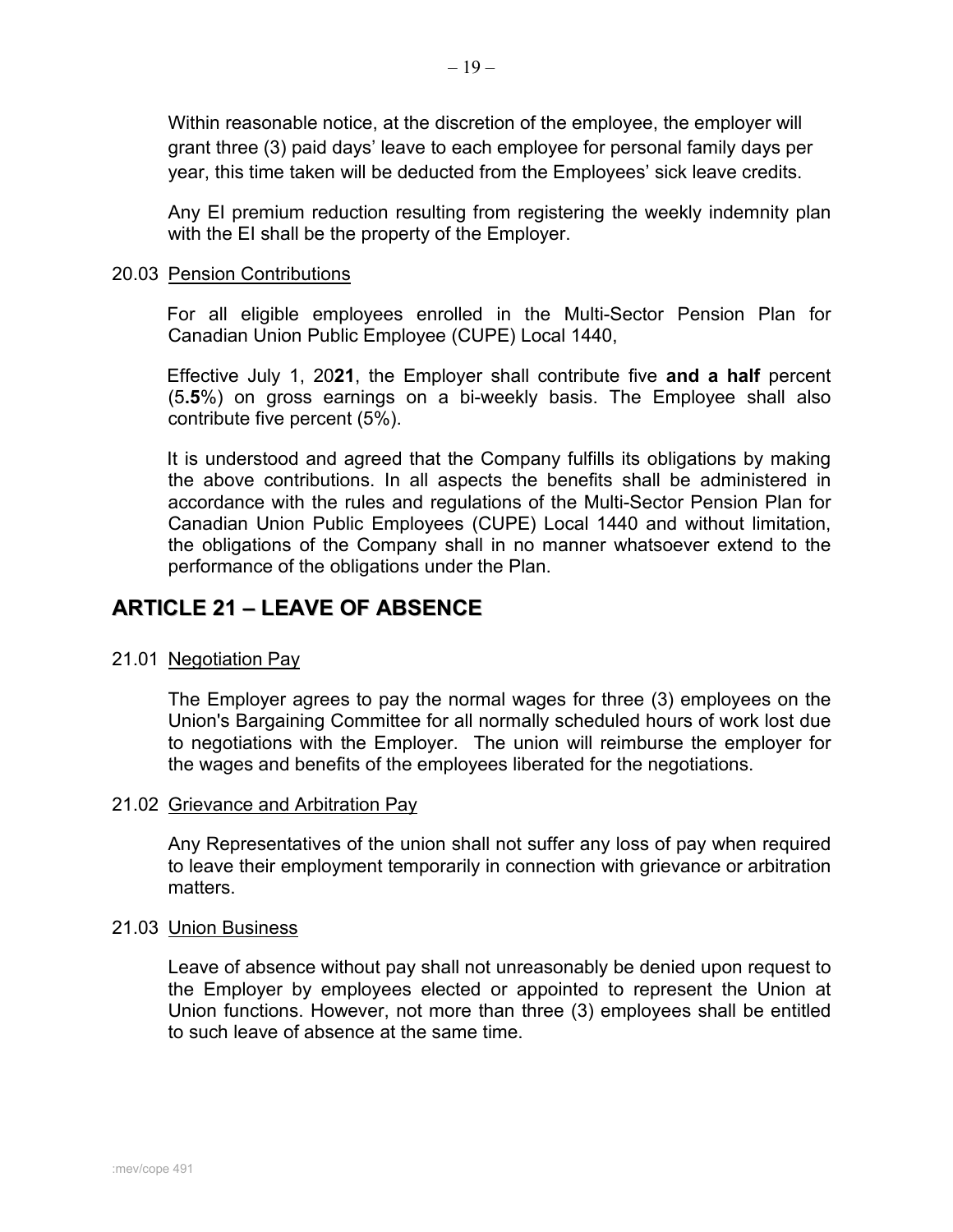The employer shall maintain full salary and benefits of the employees during a leave of absence for union business. The union shall reimburse the employer upon receipt of invoice.

### 21.04 Bereavement Leave

Upon request to the Director of Food Service, an employee shall be entitled to a leave of absence as defined below immediately following the death of a member of the employee's family. Such leave shall be for the purpose of attending the funeral, making funeral arrangements or otherwise bearing the grief of his/her loss. Upon application, an employee shall be granted bereavement leave in the event of the death of:

- (a) The employee's spouse, common-law spouse, same sex spouse, mother, father, child, child of spouse, sister, brother, step-mother, step-father, mother-in-law, father-in-law, grandchild: five (5) working days, with pay;
- (b) Sister-in-law, brother-in-law, daughter-in-law, son-in-law, grand-mother, grand-father: three (3) working days, with pay;
- (c) Spouses' Grandparent, aunt, uncle, niece, nephew or near relative who resided in the same household, one day, with pay;
- (d) In the event that the death or the funeral occurs outside the province or more than 400 km from the employee's residence, the employee will benefit of one (1) more day without pay.
- (e) If burial does not occur immediately following the funeral, the employee may request that one (1) day of those identified in a) and b) above to attend interment.

### 21.05 Jury Duty and Court Witness

The employer shall grant leave of absence without loss of seniority and benefits to an employee who serves as a juror and/or witness in any court and when subpoenaed to attend jury selection process. The employer shall pay such employee the difference between normal earnings and the payment received as juror or court witness, excluding payment for traveling, meals, or other expenses. The employee will present proof of service and the amount of pay received.

### 21.06 Maternity Leave / Child Care Leave

a) The Employer shall not dismiss, suspend or lay off an employee who is pregnant, or refuse to employ a person who is pregnant, for reasons arising from her pregnancy alone.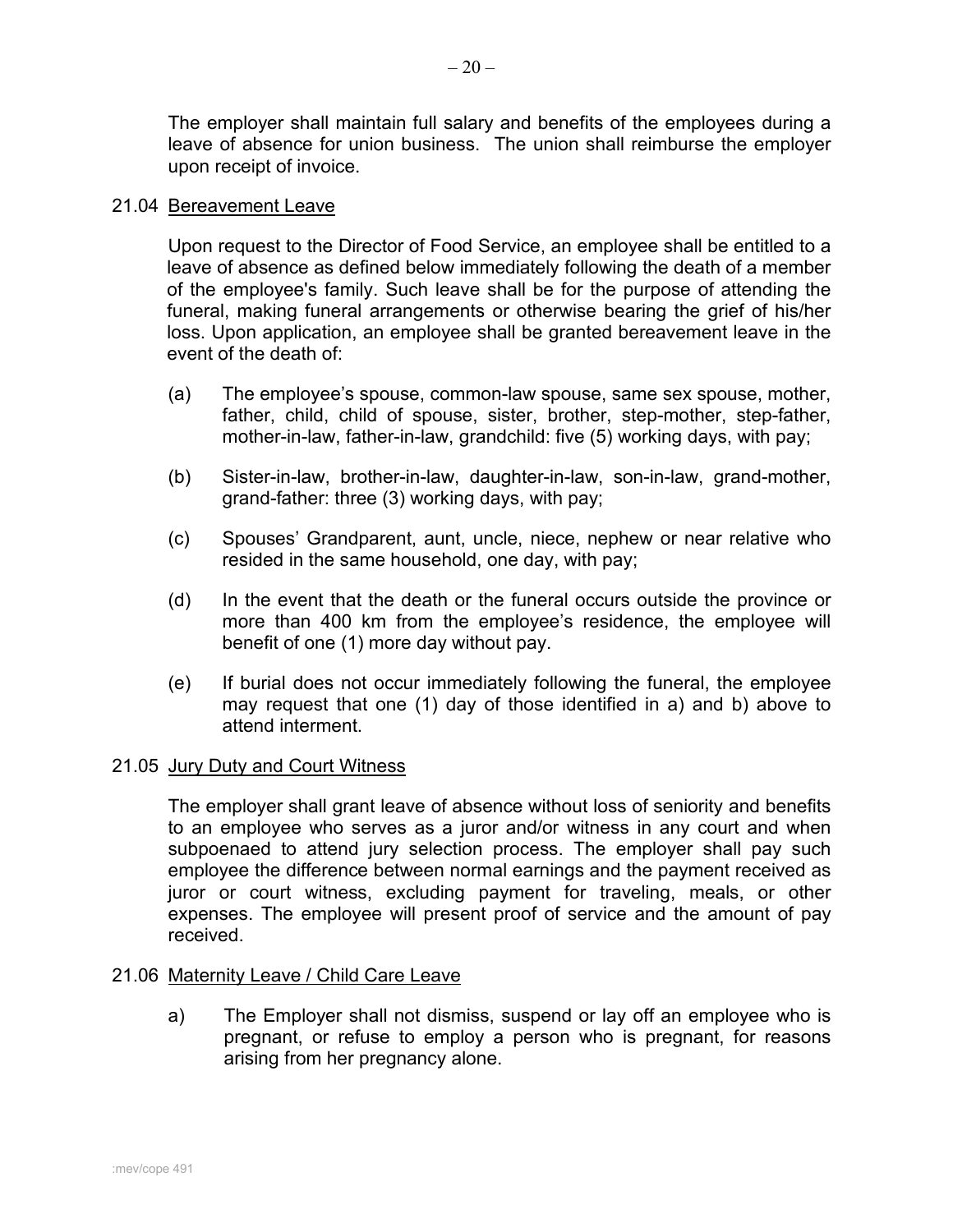- b) An extension of maternity leave shall be granted upon application by the employee to a maximum of **sixty-one (61)** weeks following delivery. The employee must request the extended maternity leave in writing at least two (2) weeks prior to the end of the 17 week maternity leave. An employee returning to work from maternity leave shall be reinstated in her previously held position with accumulated seniority.
- c) An employee intending to take leave of absence under this provision shall:
	- i) advise the Employer four (4) months before the projected date of delivery or as soon as her pregnancy is confirmed, whichever is the later, of her intent to take leave and the anticipated commencement date in the absence of an emergency; and
	- ii) in the absence of an emergency, give two weeks' notice to the Employer of the commencement date of the leave.
- d) Subject to paragraph e) below, leave of absence under paragraph b) above may be taken during the period of time the employee stipulates in her request as long as the anticipated date of delivery falls within the stipulated period.
- e) The Employer may, where no alternative employment is available, before or after the commencement of the period referred to in paragraph b) above, require the employee to commence a leave of absence at a time when the duties of her position cannot reasonably be performed by a pregnant woman or the performance of the work of the employee is materially affected by the pregnancy.
- f) Adoption / Parental Leave
	- i) An employee shall be granted an adoption leave, without pay, for a period of up to **sixty-one (61),** weeks as per Employment Standards Act at the time of placement of one or more children for the purpose of adoption. The employee will continue to accrue seniority during the leave.
	- ii) It is recognized that there may be very little notice provided to the employee by the agency, however, it is expected that the employee will provide as much notice to the employer as is possible as to the length of the leave and the date that the leave will begin.
- g) Where an employee reports for work upon the expiration of the period of leave granted under clause b), the Employer shall permit her to resume work in the position she held immediately before the commencement of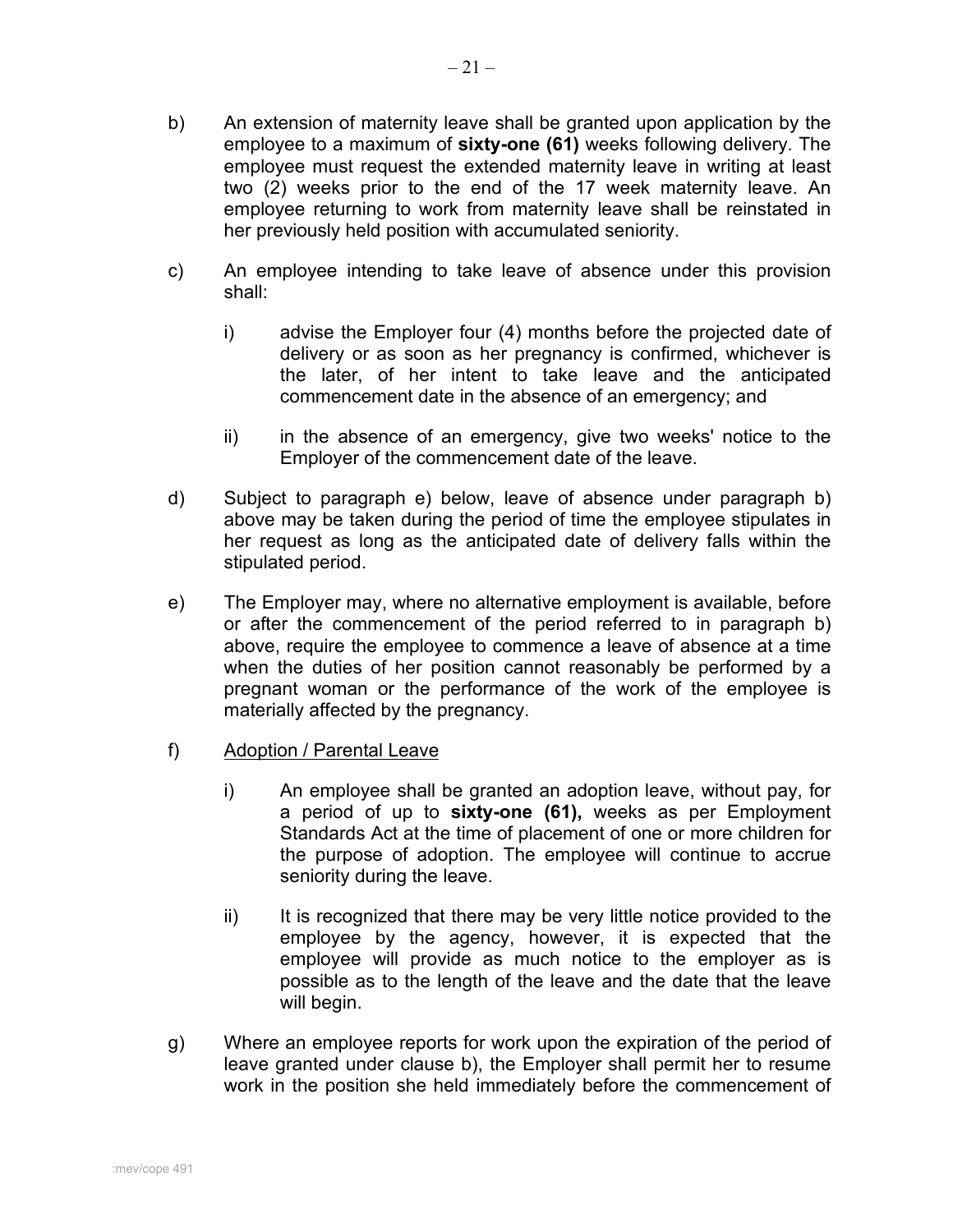the leave or an equivalent position with no decrease in pay and with no loss of seniority or benefits.

- h) When an employee is available to return to work after maternity leave or any additional leave as provided above, she shall provide the employer with at least two weeks' notice.
- i) Paternity leave An employee shall be entitled to two (2) days leave of absence with pay for the birth or adoption of his child.

### 21.07 General Leave

The Employer may grant leave of absence without pay and without loss of benefits to any employee who has completed two (2) year's continuous service for legitimate personal reasons for a period of up to a maximum of six (6) months provided that employees requesting such leave can be spared from their normal duties without hardship or disruption to the employer's operation. On request, such leave of absence may be extended by the Employer for a period **up to eighteen (18) months**. **It is understood that the employee will be responsible for 100% of their benefit costs if they extend their leave of absence beyond six (6) months and choose to continue the benefit program.** Requests for such leaves of absence or such a leave of absence must be made in writing to the Director of Food Services at least two (2) weeks prior to the desired date of commencement of such leave and must indicate the time requested and the reason for requesting of leave. When an employee is available to return to work after such leave, he/she shall provide the employer with one (1) week's notice.

### 21.08 Family Responsibility Leave

The Employer shall grant each employee three (3) days leave without pay each year. This leave is related to the health care or education of a person in a close family relationship with the employee.

### 21.09 Emergency Leave

Emergency leave without pay shall be granted to an employee by the employer for a period not exceeding five (5) working days:

- (i) Where there is a serious illness in the employee's immediate family;
- (ii) Where circumstances not directly attributable to the employee prevent him from reporting to duty; or
- (iii) Under such other circumstances as the employer may approve.

Such leave shall not be unreasonably withheld.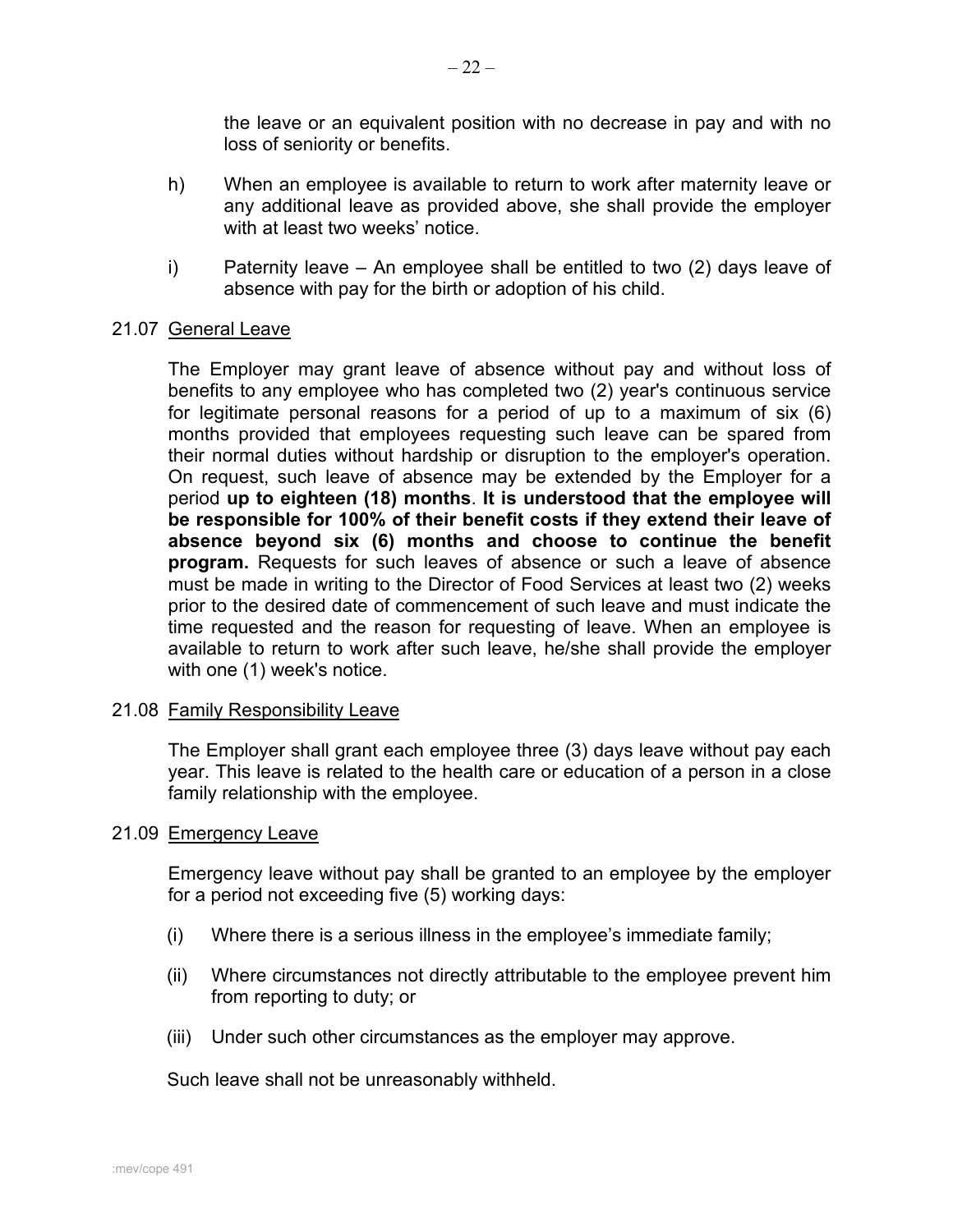#### 21.10 Educational Leave

Leave of absence from regular assignments without loss of wages shall be granted to allow employees the time to write examinations for employer approved courses related to upgrading of professional skills.

### 21.11 Domestic Violence Leave

The Employer agrees to recognize that employees sometimes face situations of violence or abuse in their personal lives that may affect their attendance or performance at work. For that reason, the Employer agrees that an employee who is in an abusive or violent situation will not be subject to discipline if the absence or performance issue can be linked to the abusive or violent situation. Absences, which are not covered by sick leave or disability insurance, will be granted as absent with permission without pay not to exceed two (2) months.

All matters will be confidential.

### <span id="page-24-0"></span>**ARTICLE 22 – JOB CLASSIFICATIONS**

22.01 Job Description

The employer agrees to prepare job descriptions for all four classifications in the bargaining unit as per Schedule A, within thirty (30) days of the signing of this agreement.

### <span id="page-24-1"></span>**ARTICLE 23 – SAFETY AND HEALTH**

- 23.01 The employer will maintain its equipment in accordance with federal and provincial safety standards and to make reasonable regulations for the safety and health of its employees during the hours of employment. The union agrees that it along with the employer will direct its members to use the protective devices and other equipment provided by the employer for the protection of employees from injury. The union also agrees that it will encourage its members to promptly report conditions which might be dangerous to employees and the public, and to do all in their power to make the employer's property and equipment safe, sanitary, and dependable.
- 23.02 Subject to Article 25.01, the employer and the union will cooperate in setting up a Safety Committee, as required by the *New Brunswick Health and Safety Act*, within thirty (30) days of the signing of this agreement.
- 23.03 The employer will provide, at its expense, necessary safety clothing and equipment for its employees.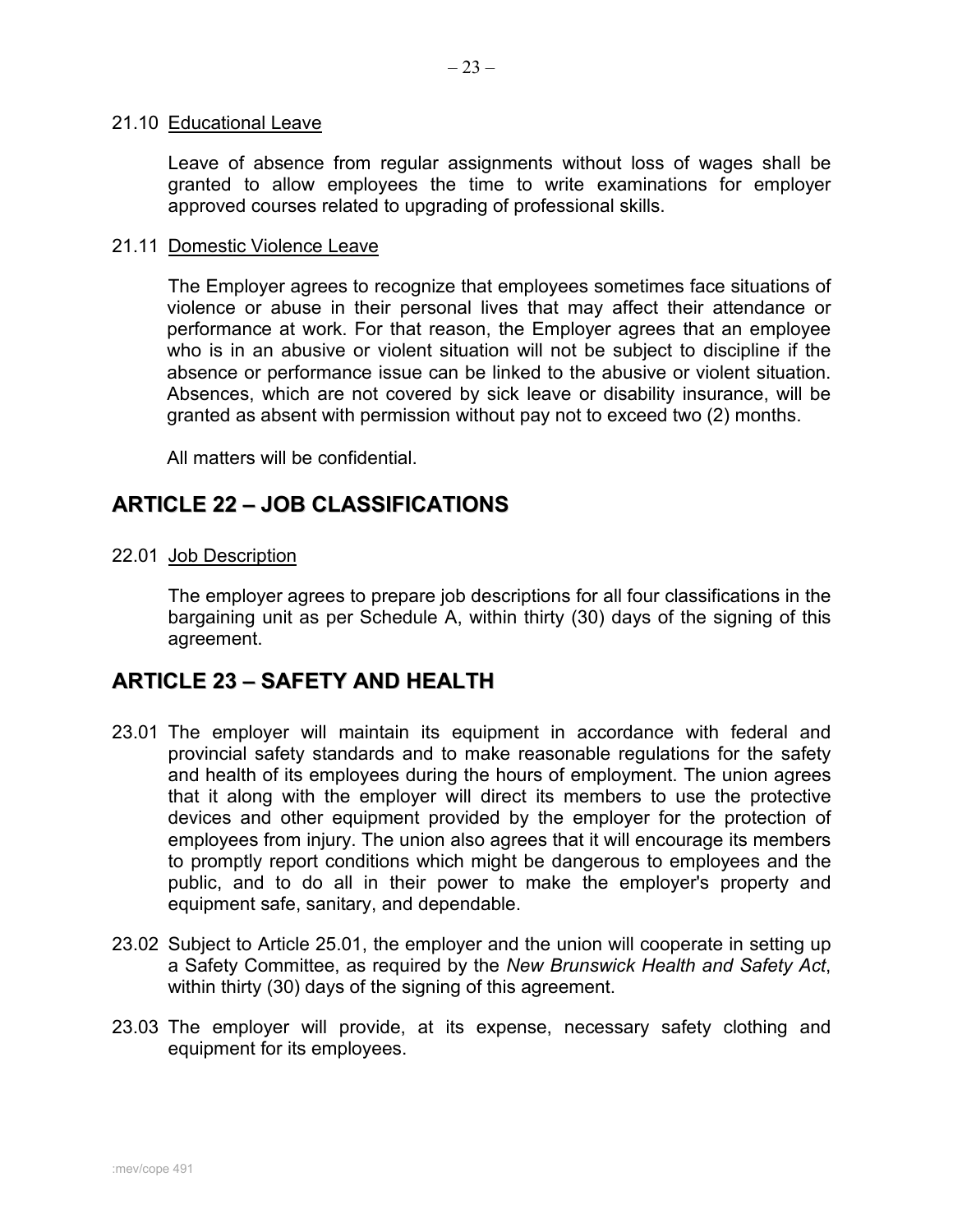# <span id="page-25-0"></span>**ARTICLE 24 – CLOTHING ALLOWANCE**

24.01 The employer will provide uniforms for each regular and part-time employee as follows:

Regular - Five (5) tops, three (3) pants, two (2) caps, **one (1) Sweater were necessary,** and reimbursement upon receipt of proof of purchase of up to \$**125** for employer approved footwear each year.

Part-time – Two (2) tops, two (2) pants, one (1) cap, **one (1) Sweater were necessary** and reimbursement upon receipt of proof of purchase of up to \$**125** for employer approved footwear when hired and as needed and approved by the Employer.

### <span id="page-25-1"></span>**ARTICLE 25 – WAGES**

### 25.01 Pay Days

The employer shall pay salaries and wages in accordance with Schedule "A" attached hereto and forming part of this agreement through direct deposit. On each pay day, each employee shall be provided with an itemized statement of his/her wages, overtime, and other supplementary pay and deductions.

In the event of a payroll error resulting in overpayment, the Employer will recover the entire overpayment from the employee through payroll deductions beginning no later that the pay period following the overpayment. Or, by such other arrangement as concluded between the employee and the Employer.

In the event of a payroll error resulting in an underpayment of seventy-five (\$75.00) dollars or more, the employer will endeavor to correct the error within 72 hrs, excluding weekends and holidays, of being notified of the error by the employee.

#### 25.02 Equal Pay for Equal Work

Employees shall receive equal pay for equal work.

#### 25.03 Rate of Pay on Promotion or Reclassification

An employee promoted, or reclassified to a higher paying position carrying a single rate of pay, shall receive the rate of pay and benefits for that position.

#### 25.04 Pay on Temporary Transfer, Higher Rated Job

When an employee temporarily relieves in or performs the principal duties of a higher paying position for more than one (1) hours at a flat rate of pay, he/she shall receive the rate for the job.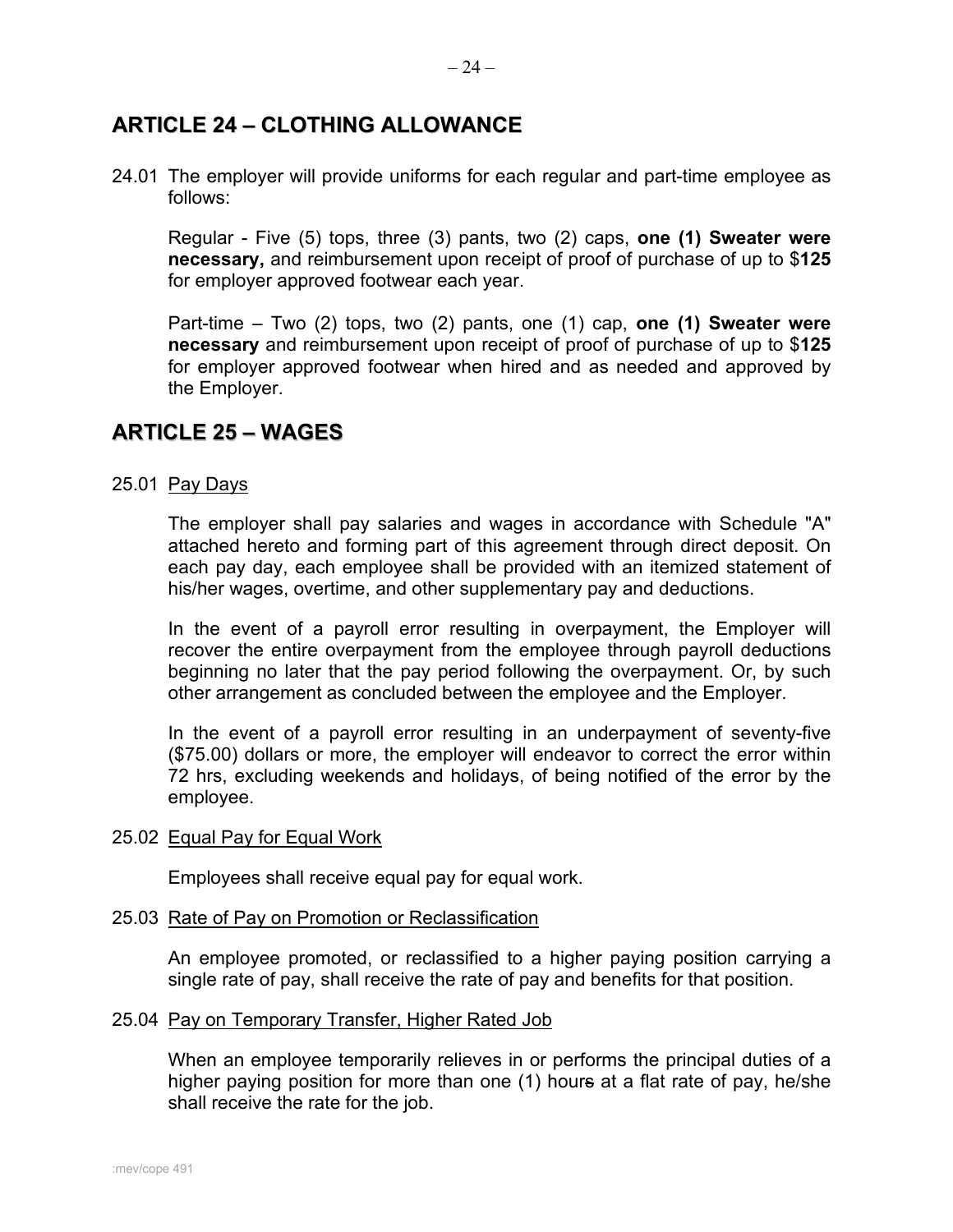### 25.05 Pay on Transfer, Lower Rated Job

When an employee is temporarily assigned to a position paying a lower rate, his/her rate shall not be reduced.

### <span id="page-26-0"></span>**ARTICLE 26 – DURATION AND TERMINATION**

- 26.01 This agreement shall be binding and remain in effect from **July 1, 2020** to **June 30, 2023**. It shall be automatically renewed thereafter for successive periods of twelve (12) months unless either party requests the negotiation of a new agreement by giving written notice to the other party not less than thirty (30) calendar days and not more than sixty (60) calendar days prior to the expiration of this agreement or any renewal thereof.
- 26.02 Where a notice requesting negotiation of a new agreement has been given, this agreement shall remain in full force and effect until such time as agreement has been reached in respect of a renewal, amendment or substitution thereof, or until such time as a deadlock is declared under the *Industrial Relations Act*.

IN WITNESS WHEREOF the parties have signed this **13th** day of **August**, 20**21**.

# <span id="page-26-1"></span>FOR THE COMPANY

# **FOR THE UNIO!**

ampeau

ın Slemming

lemming

**<sup>1111</sup>ll!F** 

Stuart MacDonald

Donald

ason Tower, Presid

ason Tower, President<br>Dale Sears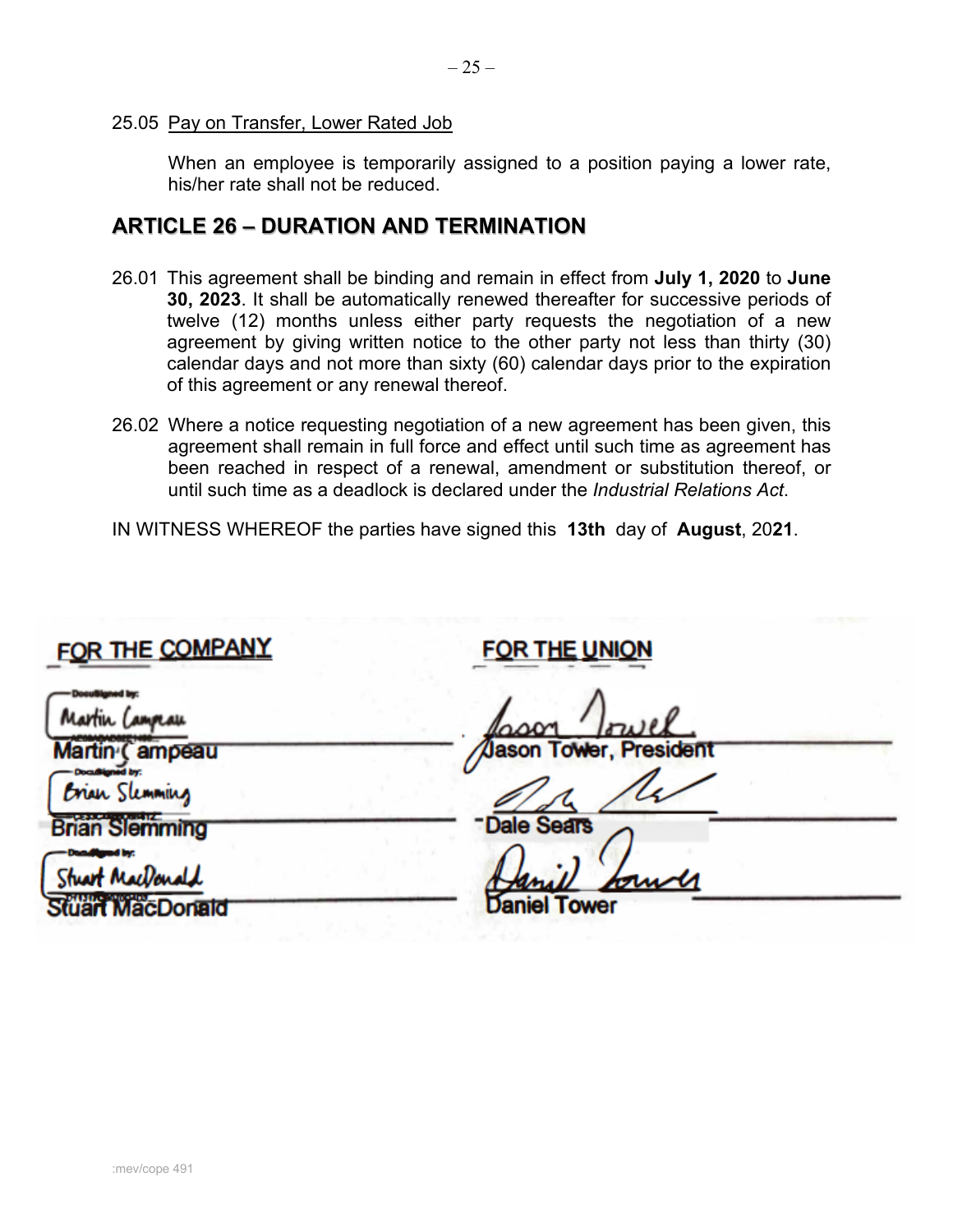# **SCHEDULE "A" – WAGES**

|                             | July 1,<br>2019 | July 1,<br>2020 | July 1,<br>2021 | July 1,<br>2022 |
|-----------------------------|-----------------|-----------------|-----------------|-----------------|
|                             | Actual          | $0\%$           | 3.5%            | 3.5%            |
| <b>FULL-TIME:</b>           |                 |                 |                 |                 |
| Cook I (2500 hours)         | 20.42           | 20.42           | 21.13           | 21.87           |
| Cook I (1275 hours)         | 17.05           | 17.05           | 17.65           | 18.26           |
| <b>Start rate</b>           | 16.33           | 16.33           | 16.90           | 17.49           |
| PART-TIME:                  |                 |                 |                 |                 |
| Cook 1 rate                 | 13.06           | 13.06           | 13.52           | 13.99           |
|                             |                 |                 |                 |                 |
| <b>FULL-TIME:</b>           |                 |                 |                 |                 |
| General Worker (2500 hours) | 18.44           | 18.44           | 19.09           | 19.75           |
| General Worker (1275 hours) | 16.01           | 16.01           | 16.57           | 17.15           |
| <b>Start rate</b>           | 14.75           | 14.75           | 15.27           | 15.80           |
| PART-TIME:                  |                 |                 |                 |                 |
| General Worker rate         | 11.81           | 11.81           | 12.22           | 12.65           |
|                             |                 |                 |                 |                 |
| <b>FULL-TIME:</b>           |                 |                 |                 |                 |
| Janitor (2500 hours)        | 18.62           | 18.62           | 19.27           | 19.95           |
| Janitor (1275 hours)        | 16.46           | 16.46           | 17.04           | 17.63           |
| Start rate                  | 14.89           | 14.89           | 15.41           | 15.95           |
| PART-TIME:                  |                 |                 |                 |                 |
| <b>Janitor</b> rate         | 11.91           | 11.91           | 12.33           | 12.76           |
| <b>FULL-TIME:</b>           |                 |                 |                 |                 |
|                             |                 |                 |                 |                 |
| Stores Clerk (2550 hours)   | 20.12           | 20.12           | 20.82           | 21.55           |
| Stores Clerk (1275 hours)   | 16.46           | 16.46           | 17.04           | 17.63           |
| Start rate                  | 16.09           | 16.09           | 16.65           | 17.24           |
| PART-TIME:                  |                 |                 |                 |                 |
| Stores Clerk rate           | 12.87           | 12.87           | 13.32           | 13.79           |

Part-Time rate represents eighty percent (80%) of the start rate of the classification.

The following qualifications listed below are for all new staff of Aramark Canada Ltd., Mount Allison University.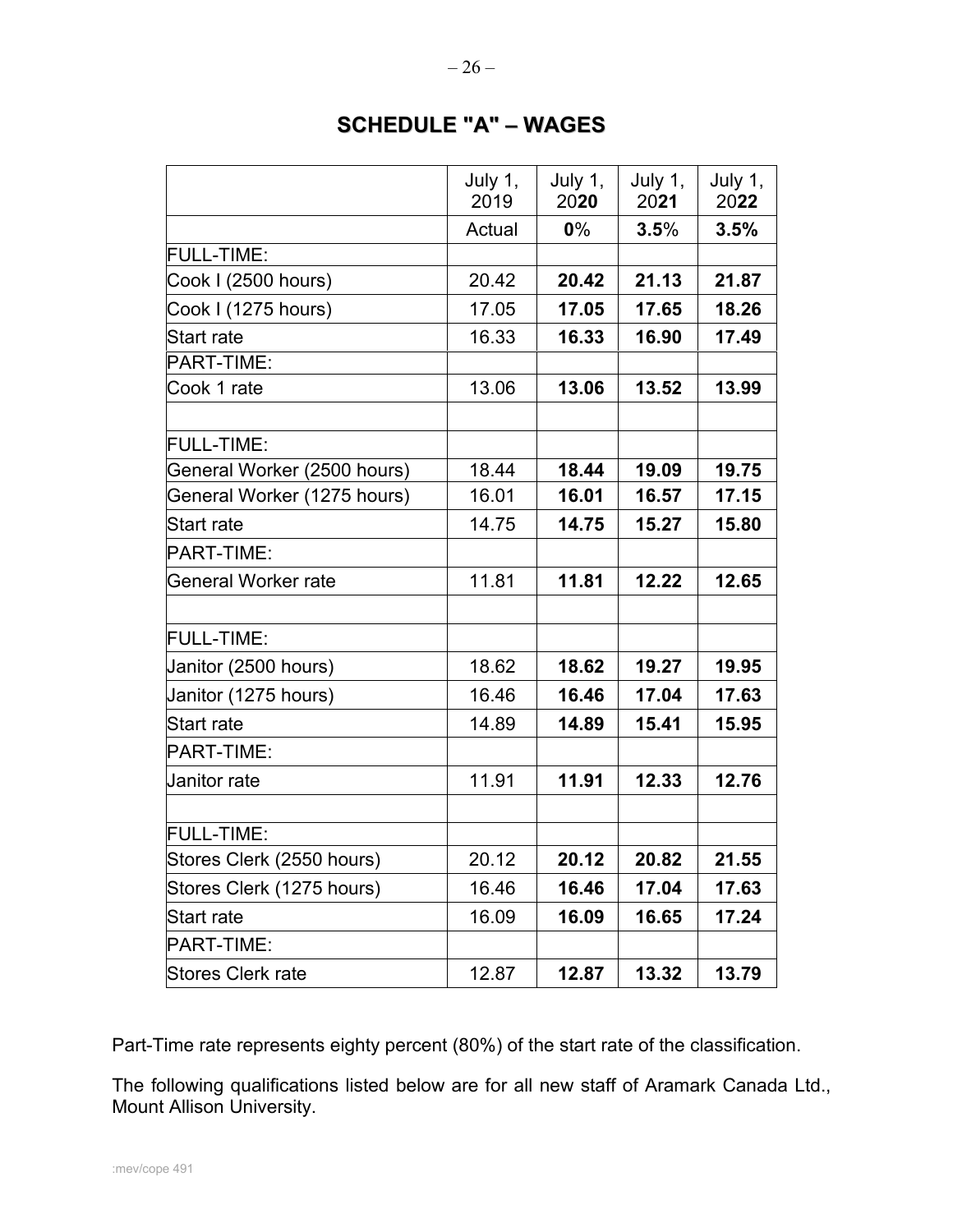Cook I - possess 3 to 5 years experience with large volume food production. Cooking certificate preferred.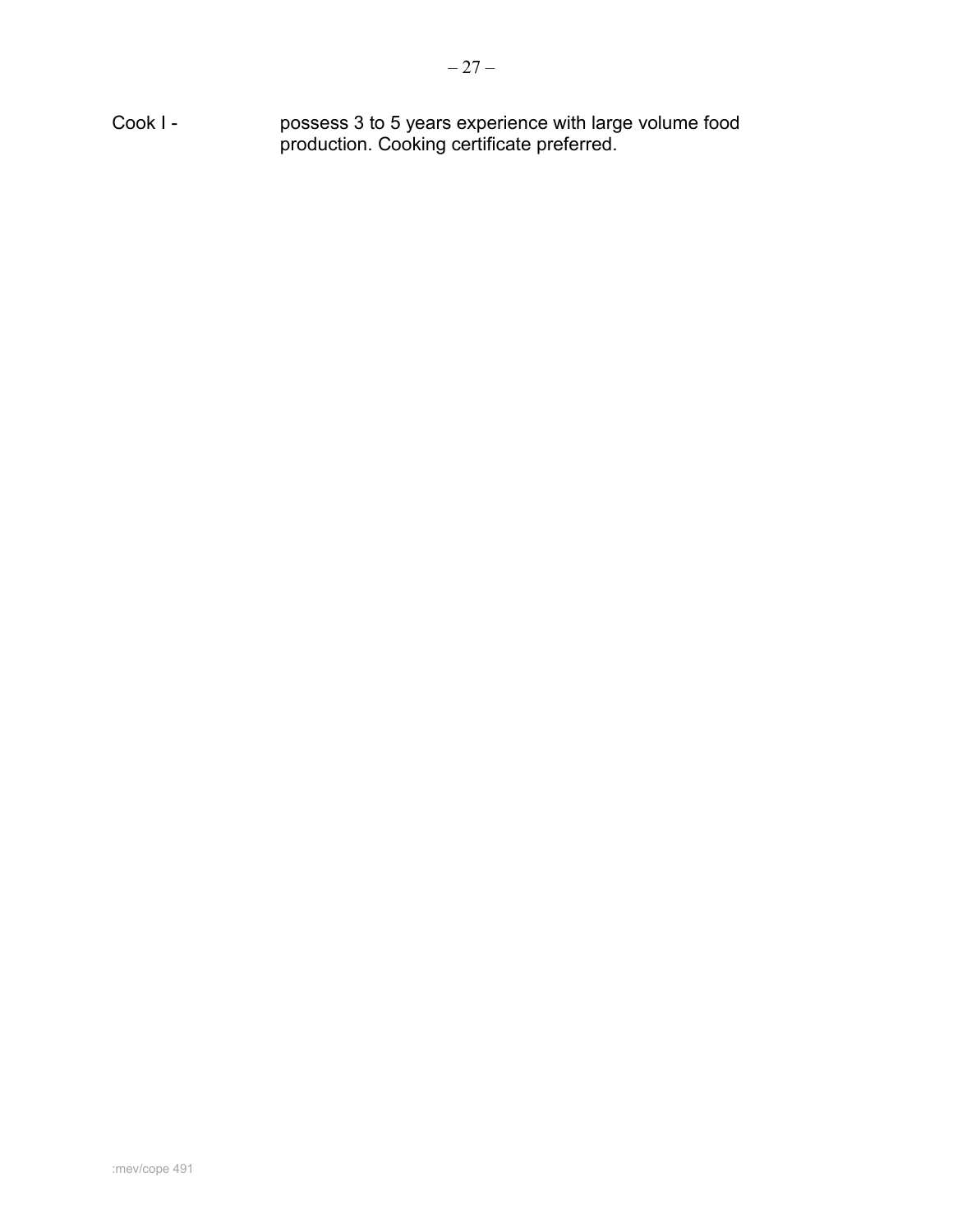| FOR THE COMPANY                      | <b>FOR THE UNION</b>          |
|--------------------------------------|-------------------------------|
| Martin Campau                        | lason                         |
| Martin (ampeau<br>Erian Slemming     | <b>Jason Tower, President</b> |
| <b>Brian Slemming</b>                | Dale Sears                    |
| Stuart MacDonald<br>Stuart MacDonald | Am<br><b>Daniel Tower</b>     |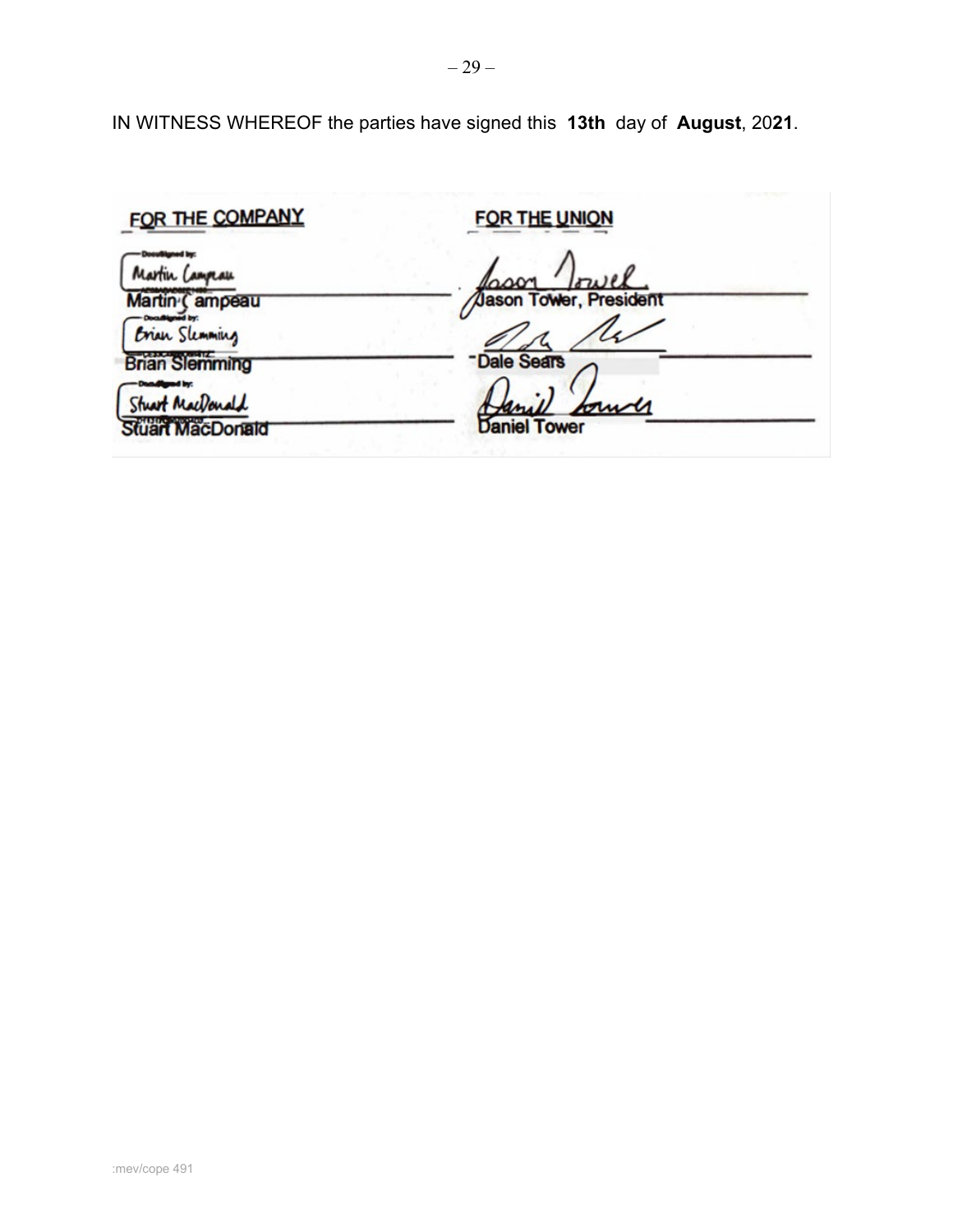### <span id="page-30-0"></span>Re.: Additional Hours

Within each classification and subject to operational requirements, additional hours that are available will be assigned first to the most senior qualified employee available provided the assignment of the hours does not result in overtime. This distribution of the available hours is intended to allow the employee that would not otherwise have a full-time assignment the opportunity to work up to eighty (80) hours in a two-week (2) period.

| FOR THE COMPANY                      | <b>FOR THE UNION</b>    |
|--------------------------------------|-------------------------|
| Martin Campau                        | Irwel                   |
| Martin (ampeau<br>Erian Slemming     | Joseph Tower, President |
| <b>Brian Slemming</b>                | <b>Dale Sears</b>       |
| Stuart MacDonald<br>Stuart MacDonald | <b>Daniel Tower</b>     |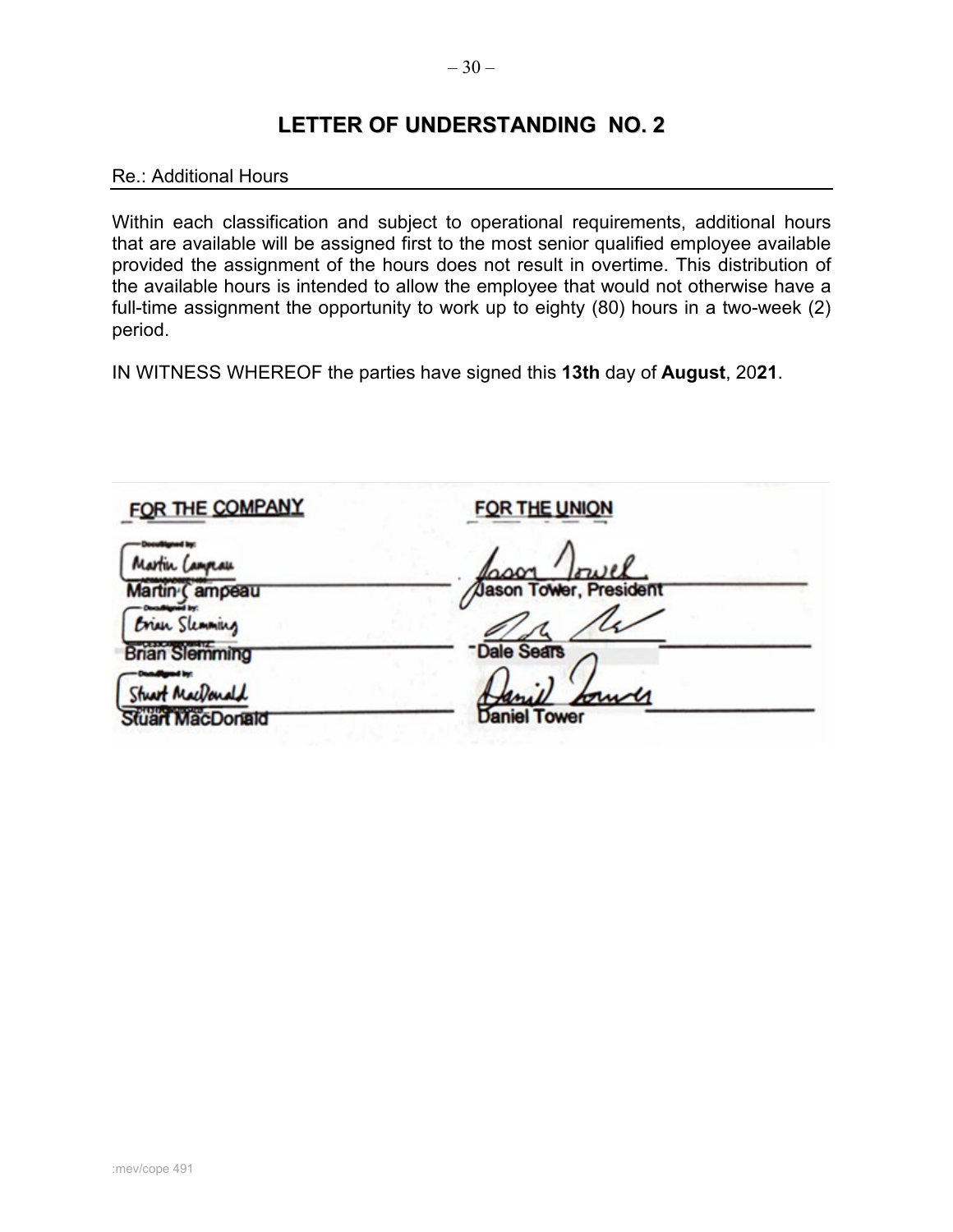<span id="page-31-0"></span>In the event that legislation is enacted that alters the current dues deduction or remittance language as set out in this Collective Agreement or existing legislation, the Employer will provide:

An electronic spreadsheet indicating the pay period covered by the deduction and the following information for all employees in the bargaining unit: name, employment status (such as full-time, part-time) classification/job title, worksite, regular earnings, work schedule and total hours worked. The spreadsheet will be sent to the Union's Local Secretary-Treasurer and National Servicing Representative within ten (10) days of each pay period.

| FOR THE COMPANY                      | FOR THE UNION                  |
|--------------------------------------|--------------------------------|
| Martin Campau                        | Irwel<br>lason                 |
| Martin (ampeau<br>Erian Slemming     | <b>Jason Tower</b> , President |
| <b>Brian Slemming</b>                | Dale Sears                     |
| Stuart MacDonald<br>Stuart MacDonald | Hann<br><b>Daniel Tower</b>    |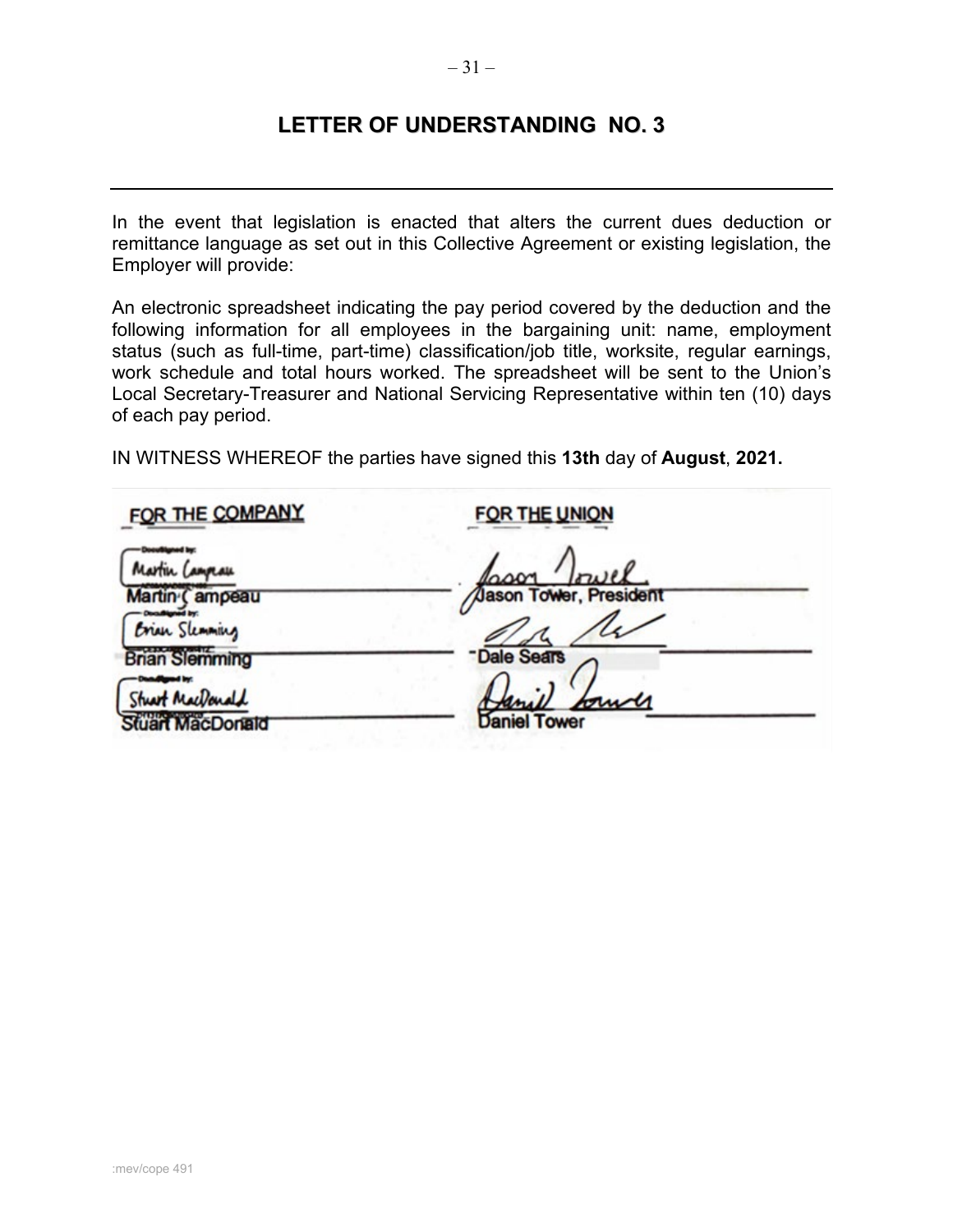<span id="page-32-0"></span>The employee/employer will establish a joint Group Benefits Committee with three (3) representatives from the union and three (3) representatives from the employer. This committee will meet two times per year to review and address any concerns with current benefits. Additional meetings may be called if required by either party.

| FOR THE COMPANY                  | <b>FOR THE UNION</b>                        |
|----------------------------------|---------------------------------------------|
| Martin Campau                    |                                             |
| Martin Campeau<br>Erich Slemming | Coor <i>Irwel</i><br>Asson Tower, President |
| <b>Brian Slemming</b>            | <b>Dale Sears</b>                           |
| Stuart MacDonald                 | burg                                        |
| Stuart MacDonald                 | <b>Daniel Tower</b>                         |